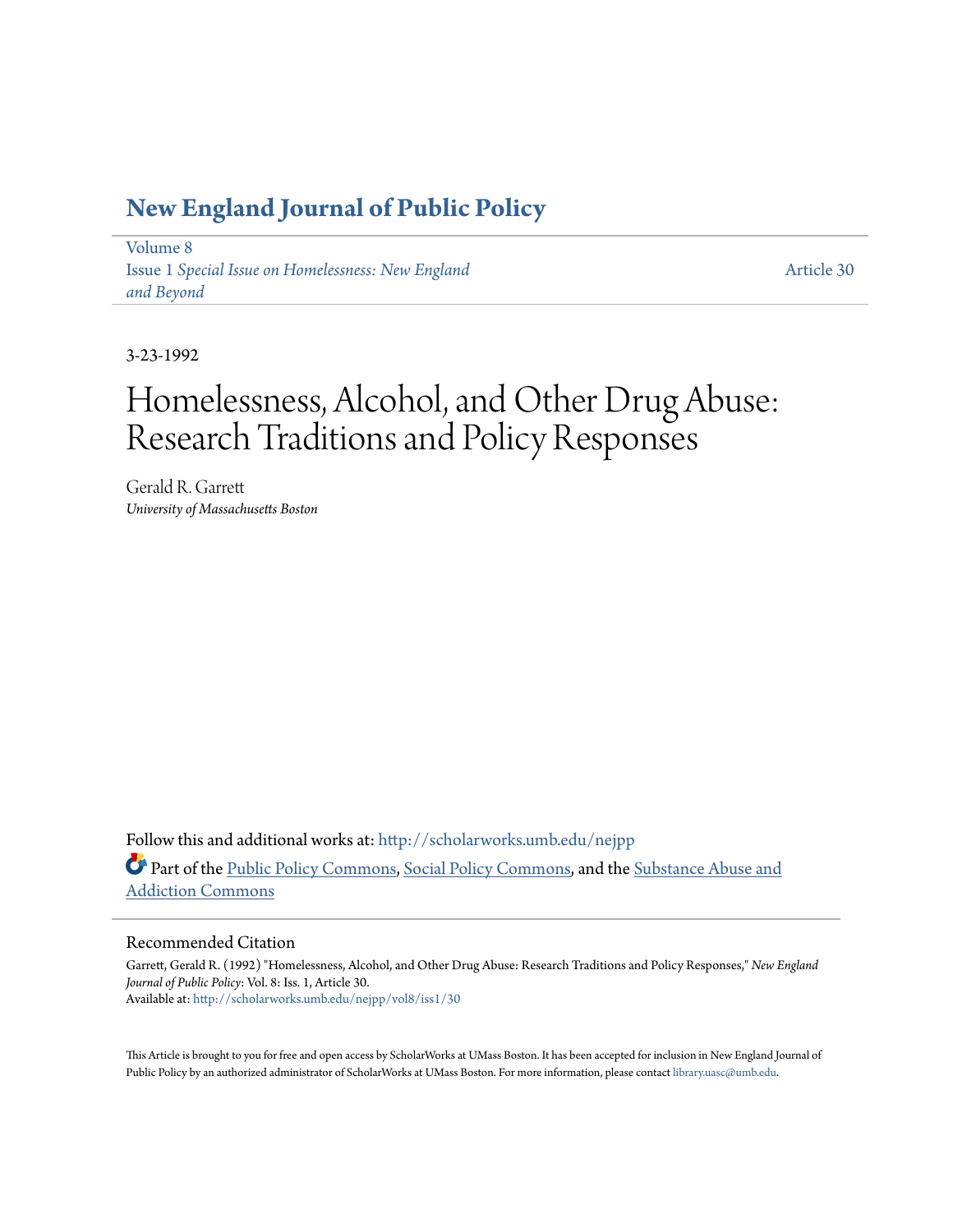# **Homelessness, Research Traditions** Alcohol, and Other and Policy Drug Abuse Responses

Gerald R. Garrett

Although homeless alcoholics and other drug abusers more often elicit public scorn than sympathy, ironically they enjoy a celebrity status as research subjects. This article provides an overview ofresearch literature on the homeless and their alcohol and drug problems. The evolution of public policies concerning control, rehabilitation, and treatment of homeless substance abusers is also traced with special attention to the interaction between scientific literature and policy responses over the past century. Although homeless populations today are more diverse than their counterparts in earlier decades, the analysis suggests that the policies and programs developed in response to the crisis of homeiessness and substance abuse in the 1980s and 1990s reflect themes that are also evident in early literature.

istory has not been kind to homeless alcoholics.<sup>1</sup> For more than a century they have collected such labels as winos, degenerate derelicts, morally inferior, and from the Victorian era, whiskey bummers.<sup>2</sup> As late as the 1960s, newspaper journalists called their habitats a "house of horrors," their panhandling "The Touch of Terror," and complained that a "Wave of Bums Sweeps Over Parks, Streets."<sup>3</sup> Nor have other drug abusers — those using cocaine, heroin, more recently crack, ice, and other illegal substances —fared better, even though their presence in large numbers does not appear in homeless populations until the 1960s and early 1970s.

As a Boston police officer complained, "These are your lowest types of homeless street people. They steal, they bum, they prey off others, they spread disease, they commit crimes and they cost taxpayers millions every year!" According to a case manager at a Connecticut shelter, "Drug abusers are our most difficult guests. They are typically on the outs with the law and are very often treatment resistant." Alcoholics and drug abusers, thus, are probably the least likely of any group in the homeless population to elicit public sympathy. In fact, while recent surveys suggest that not only are some communities losing patience with the plight of the homeless in general, they are even more frustrated when it comes to tolerating the problem behaviors associated with homeless substance abusers.<sup>4,5</sup>

Gerald R. Garrett is professor of sociology and director, Alcohol and Substance Abuse Studies, University of Massachusetts at Boston.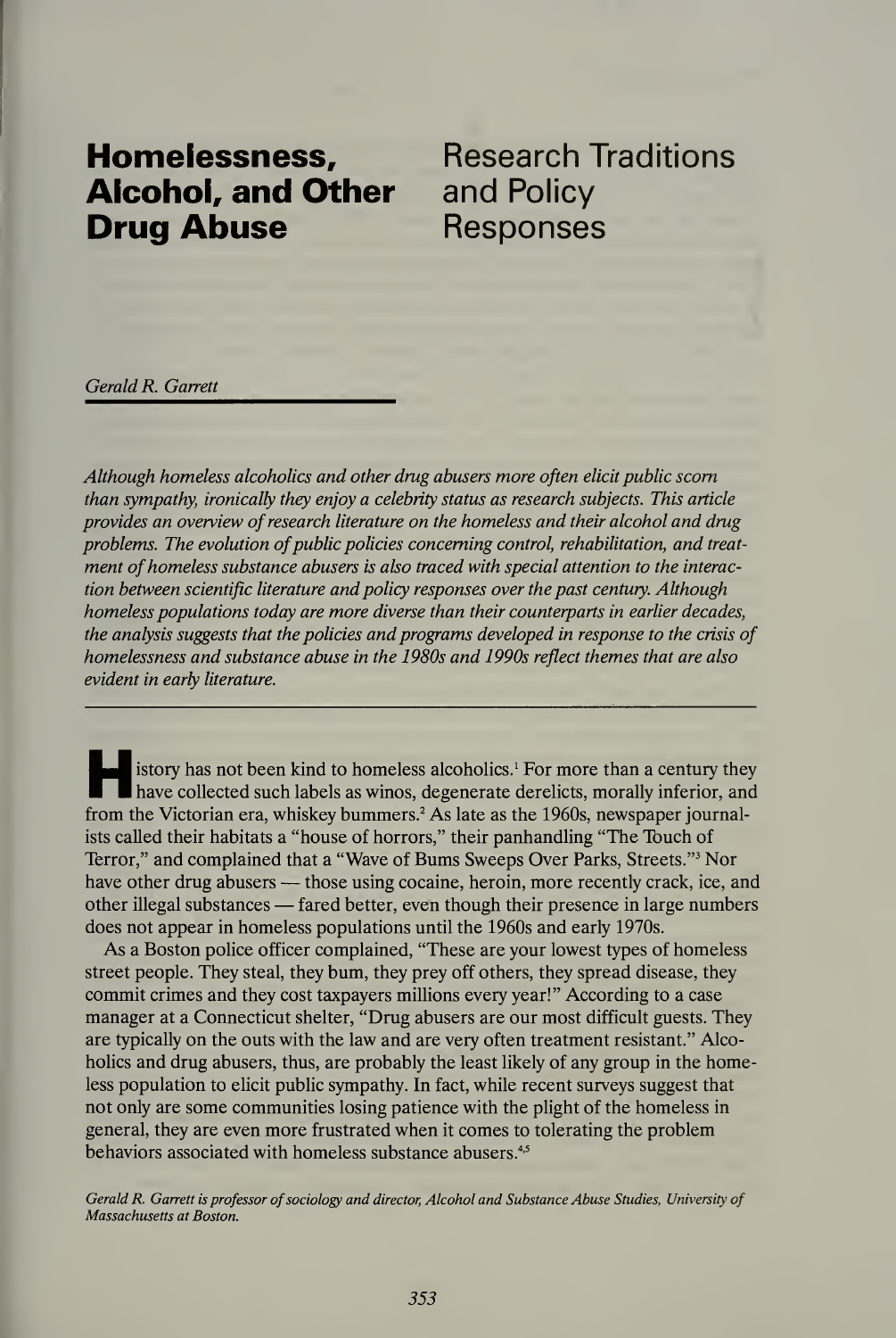In contrast, homeless substance abusers, alcoholics in particular, have for decades enjoyed a celebrity status within the research community. Although their numbers constitute only an estimated 10 percent of the overall population of substance abusers, they have come to be one of the most studied groups in addiction liter ature.<sup>6</sup> For more than a century, researchers from a variety of disciplines and clinical fields —psychology and psychiatry, medicine and nursing, political science and public administration, human services and social work, urban planning, education, criminal justice, anthropology, and especially sociology — have in ways elevated homeless alcoholics and drug abusers to a place in scientific literature out of pro portion to their representation in the population of substance abusers.<sup>7</sup>

Although <sup>a</sup> number of reasons — some scientific and theoretical, others prag matic and humanitarian — account for the disproportionate growth of this body of knowledge, collectively this literature offers policymakers an invaluable information base to inform their decision making. In fact, historically a significant number of studies on homelessness, including those concerning alcohol and drug problems, have been concerted efforts to develop and guide policymaking on urban renewal, rehabilitation services, public housing, human services, public health, law enforcement, and other policy domains.

Because alcohol and other drug problems continue to have an impact on homeless populations, the purpose of this article is to provide an overview of past and recent studies with special reference to how this research literature interfaces with policy responses. Curiously, while contemporary studies identify a "new homeless" that is more demographically diverse, more stratified in the prevalence of health problems, and perhaps even more disenfranchised than its counterpart in earlier decades, it is nevertheless clear that many of the observations and policy recommendations in current literature reflect themes that are evident in the 1950s and earlier. As Howard Bahr points out, "It turns out on inspection that the past is relevant after all, although from the typical report on contemporary homelessness one would be led to believe that we confront a totally new situation."<sup>8</sup>

#### Epidemiology of Alcohol and Drug Problems

Whatever the differences in today's homeless population compared to its counterparts in past decades, one problem in particular has remained constant: alcohol and substance abuse. Although early studies reporting prevalence rates of alcohol abuse often utilized unsophisticated methodologies by present standards, overall results have been remarkably consistent over the decades. For example, early studies by McCook (1890) in <sup>a</sup> national survey, Marsh (1900) in Philadelphia, Cook (1910) in New York, Anderson (1920s) in Chicago, Hoffer (1930s) in California, Straus in New Haven and Stearns and Ullman (both in the 1940s) at Tewksbury, Massachusetts, Caplow (1950s) in Minneapolis, and Bogue (1960s) in Chicago report prevalence rates of alcoholism ranging from a low 28 percent to as high as 57 percent of the homeless population, yet most falling within a 30 to 40 percent range. <sup>9</sup> While these variations may have been due to population differences by city location, they can also be accounted for by differing methodologies and oftentimes crude definitions of alcohol abuse. Thus McCook took "arrest for public drunkenness" and Hoffer used "confirmed drunkard" as indicative of alcoholism; others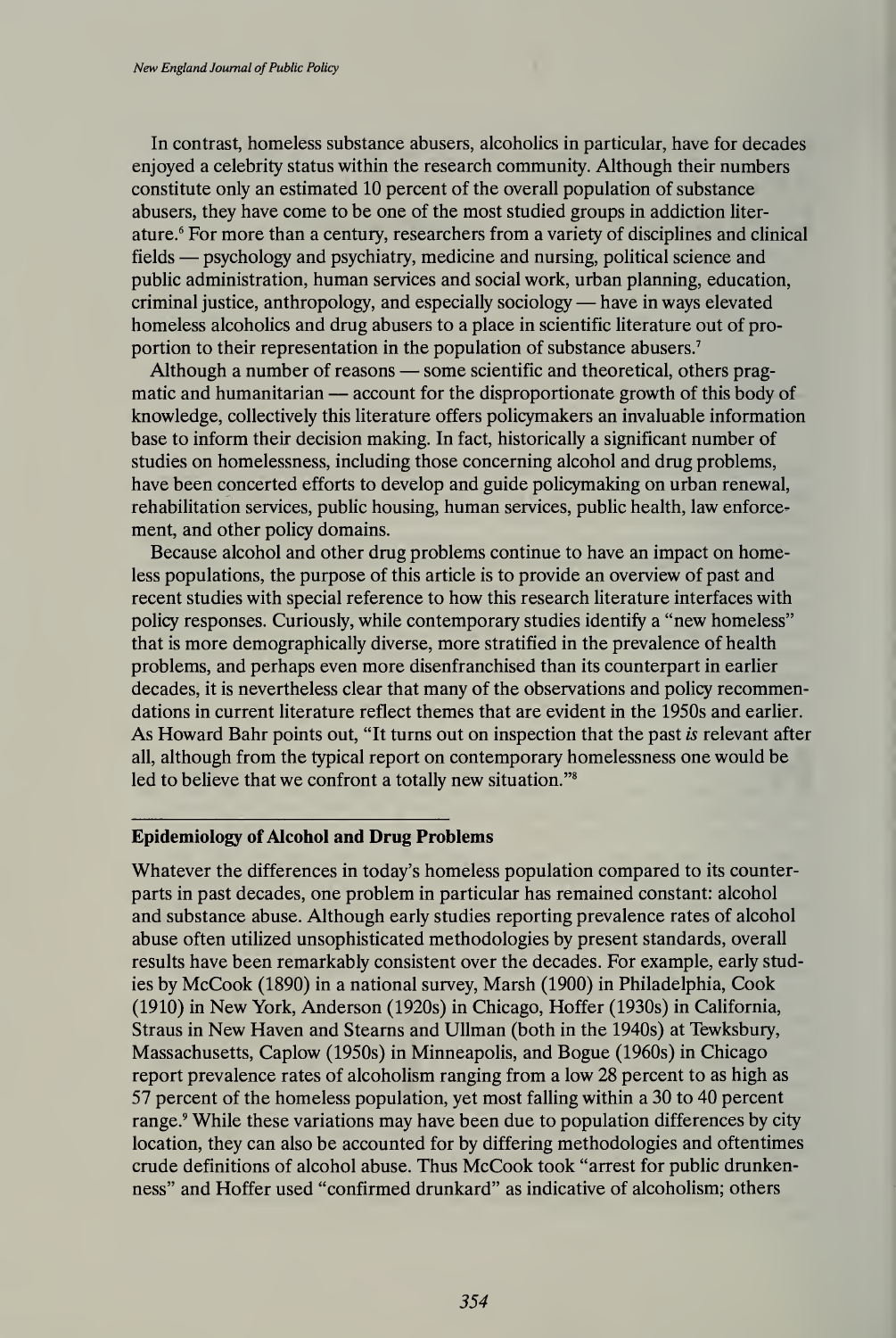adopted definitions, such as "drink to excess," "steady, excessive consumption," or "heavy drinking."

Ironically, while modern methodologies are far more complicated, their results based on the "new homeless" populations yield almost identical prevalence rates and similar variations to those in early times. Across major U.S. cities, for example, studies of the homeless indicate alcohol abuse or alcoholism prevalence rates from <sup>9</sup> percent in Ohio, <sup>15</sup> percent in New York State, and 25 percent in Los Angeles to 32 percent in San Diego, 35 percent in Portland, Oregon, and 45 per cent in Boston. <sup>10</sup> Even within a single city, such as Boston, estimates vary from 25 to 45 percent. Fischer, who has charted and analyzed studies through the 1980s, found that nationwide results on alcohol-related disorders among the homeless show a range of 2 percent to as high as 86 percent.<sup>11</sup> As in earlier decades, most estimates cluster in the 30–40 percent range. $12$ 

Other drug abuse, of cocaine and its derivatives, heroin, and other illegal substances, is also a long-standing problem among homeless people, especially within the past three decades. Both Milburn<sup>13</sup> and Fischer<sup>14</sup> observed that recent studies provide prevalence estimates ranging from a low of 2 percent to as high as 70 per cent (and occasionally higher, depending on study site). Most estimates cluster between 10 and 15 percent.

Current studies show that alcohol and other drug-abuse problems affect a signifi cant number of homeless people. In fact, results from the national Health Care for the Homeless projects, which established a database on homeless clients at clinics in nineteen U.S. cities, identified alcoholism as the most frequent single disorder diagnosed.<sup>15</sup> Moreover, collective evidence suggests that the homeless may have a prevalence rate of alcoholism at least nine times higher than the community at large.<sup>16</sup>

Yet it is also clear from recent studies that "dual diagnoses" or comorbidity, that is, the coexistence of substance abuse and mental health disorders, are also prevalent within the homeless population. Fischer and Breakey point out that current research suggests that from one half to three quarters of the homeless population have at least one alcohol/drug/mental health (ADM) disorder. Dual diagnoses, however, show prevalence rates ranging from 2 percent to 34 percent; about one fourth of these evidence an alcohol and mental health disorder and up to one third are diagnosed with concurrent alcohol and drug problems.<sup>17</sup> Less commonly seen among homeless populations in earlier decades, comorbidity, including multiple diagnoses, creates difficult treatment circumstances, especially when alcohol or drug abuse coexists with a psychiatric disorder.

Broad prevalence estimates, however, obscure the subgroups who are most or least affected by substance-abuse and other disorders. This information has particular relevance to policymakers and program planners, since these data help define target groups more clearly. Collective evidence from a number of reports reveals important differences within the homeless population.<sup>18</sup> For example, men are more likely than women to evidence alcohol and drug abuse, though this sex difference is least observed on drugs. The use of drugs is also more commonly seen among younger men than in older age groups (thirty to sixty-four years), who are most likely to be traditional alcoholics resembling those of past generations on skid row. If men are more likely to evidence <sup>a</sup> single diagnosis of alcoholism, women are more likely to have a single mental disorder. Still other findings document important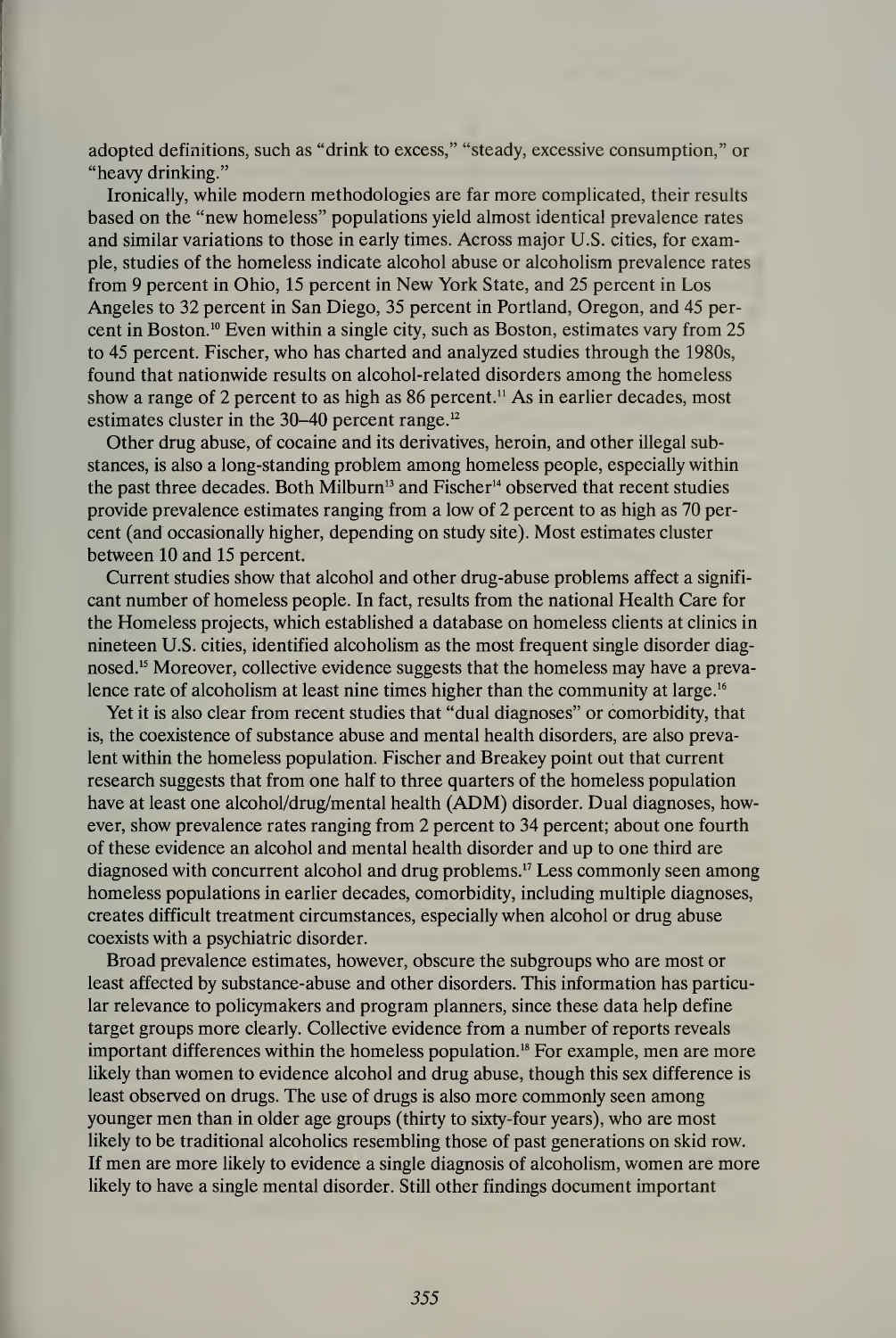differences by psychosocial, race, ethnic, and other demographic characteristics and by service utilization patterns. <sup>19</sup> Thus, while overall evidence suggests that sub stance abuse remains as the major health problem facing the homeless, as in earlier decades, it is also clear that homeless substance abusers today are more diverse in their composition and rehabilitation needs than ever. As a result, policy and pro gram solutions will require a sensitivity to this diversity and a creativity in their approaches if efforts to return this population to self-supporting, independent, and especially sober lifestyles are to be successful.

### Control, Rehabilitation, and Public Policy

Since homeless alcoholics and drug abusers have historically acquired unflattering labels, even public scorn, it is not surprising that efforts to control and later to "rehabilitate" them show a checkerboard evolution that includes cycles of containment to skid row districts; relocation efforts that remove them from their natural habitats into work camps, police farms, poorhouses, and county psychiatric facilities; and more recently various forms of what can be called treatment and rehabilitation. Yet throughout this evolutionary process, it has always been true that homeless substance abusers have been virtually powerless to influence, much less determine their fate at the hands of public policy. In fact, if they have wielded any influence at all over the years, it has typically come in the form of resistance to or avoidance of public programs for their benefit or of becoming uncooperative, if not unruly clients. Even today this form of resistance plagues often well-designed, even creative programs for the homeless. As a defiant homeless substance abuser in a New England city complained, "This [veteran's] program robs me of my self respect and that paperwork makes me feel like <sup>I</sup> should get down on my knees begging for help. Never!"

Approaches to controlling and rehabilitating alcohol and drug abuse, however, are historically tied to public views on the causes of homelessness and of substance abuse, as well as to public perceptions of the degree to which the homeless themselves are responsible for their misfortunes and their misbehaviors. This latter point assigns a double stigma to homeless substance abusers, which historically has complicated efforts to formulate and implement viable policies and programs on their behalf. For close to a century, researchers and policymakers alike have debated the role of alcoholism, in particular, as a principal cause of homelessness. Put another way, is alcoholism (and other drug abuse) an antecedent, a concomitant, or a conse quence of homelessness? Or is it a combination of all of these? Answers to this question have taken different forms over the past century.

## Historical Background

Early policy and program approaches related to homeless substance abusers are closely tied to the issue of vagrancy, one component of which was drunkards. Initial studies by McCook, Marsh, Cook, Anderson, and others,<sup>20</sup> are careful to document the proportion of homeless who "drink to excess" or who have been arrested for public intoxication, which functioned to stratify and separate presumed alco holics from other, more respectable homeless subjects. Regardless, vagrancy (and wanderlust), unemployment, as well as drunkenness, are treated throughout the 1800s and even after the turn of the century as vices. Public policies emphasized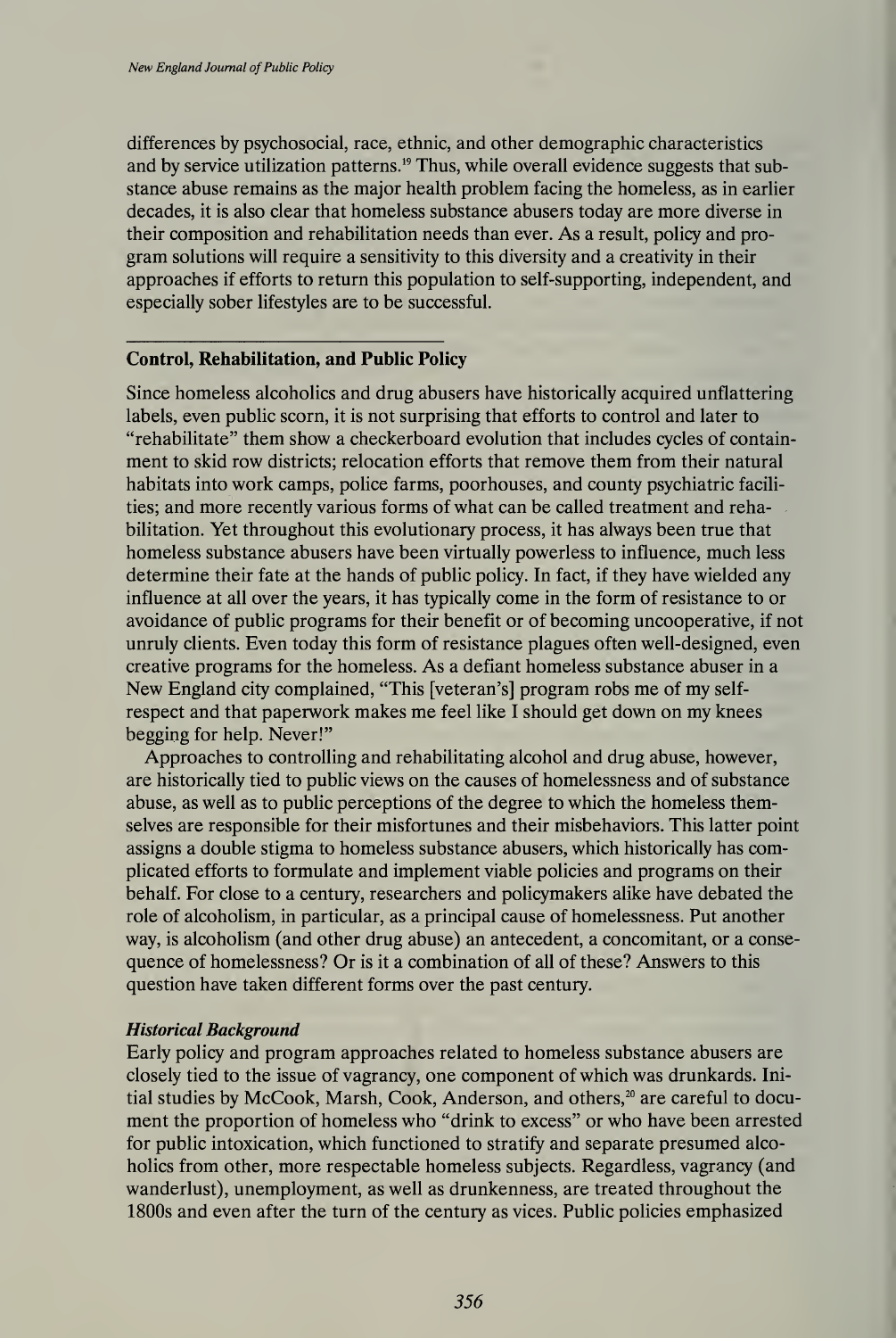repressive measures that rendered indulgence in these vices costly to the offenders. In 1895, McCook, for example, who was an authority on homelessness in Massachusetts, submitted a proposal to the National Conference of Charities and Correction that would solve the so-called tramp problem by utilizing indetermi nate prison sentences, thus keeping them confined until their reformation was completed.<sup>21</sup> Still others proposed or implemented labor colonies and workhouses.<sup>22</sup> In Detroit, for example, "get tough" policies, including forced labor, were well established by the 1880s.<sup>23</sup>

But even in this early era there were advocates of rehabilitating the homeless, including those with alcohol problems, that resembled modern understanding of this concept. An advocate for labor colonies, Edmond Kelly nevertheless observed that there must be a balance between rehabilitative and custodial objectives in institu tional programs for the homeless. His proposal directed municipal lodging houses to screen clientele so as to identify the honest unemployed men, the unfortunate impoverished, and the "social parasites," which included the drunkards. Each type would receive appropriate rehabilitation.<sup>24</sup>

During the 1880s, the Salvation Army also brought enlightenment to the American public with its evangelical mission of "effectual help for the drunkard," which has served as its guidepost for more than a century. As Stoil explains, "One crucial component of this effectual help was early recognition by the Salvationists that the repeated cycle of arrest for public inebriation, incarceration in a jail 'drunk tank' or an asylum and subsequent release into the same environment in which public drunkenness was commonplace did nothing to address the self-respect or long-term recovery of the alcoholic."<sup>25</sup> Although the public sector was not quick to adopt this principle, it served as a foundation for developing community-based facilities where homeless residents could address their alcoholism, simultaneously developing work skills in an environment of evangelical Christianity. Nor were Salvationists passive in recruiting homeless alcoholics into their facilities, evidenced by the outreach efforts organized by their Bowery Mission. They were conducted on Washington's Birthday and Thanksgiving Day — known as Boozers' Days — when mission officers would comb lower Manhattan in search of public inebriates.<sup>26</sup>

#### The Depression Years

Due principally to the onset of the Great Depression, public policies concerning both the homeless and their alcohol and drug problems begin to shift in the 1920s and 1930s toward centralized, more concentrated programs of care. As Bahr notes, "The federal government had moved into the 'treatment of vagrancy' business on a large scale."<sup>27</sup> At the same time, the problem of chronic, public inebriates was more evident than ever, and while there emerged both public agencies and private charities to serve the needs of the homeless, few had little to do with alcoholics, that is, other than police and jails.

Moreover, the position of many public spokesmen remained harsh, evidenced by a 1928 paper on "psychopathic vagrancy," which held that breadlines encouraged vagrancy and that vocational programs would not keep derelicts off city streets. Despite its provisions for treatment by psychiatrists, in the end control and rehabili tation of vagrants and public inebriates were left exclusively to police, the courts, and of course jails, since there were not enough psychiatrists to handle other, non homeless people during the Depression.<sup>28</sup>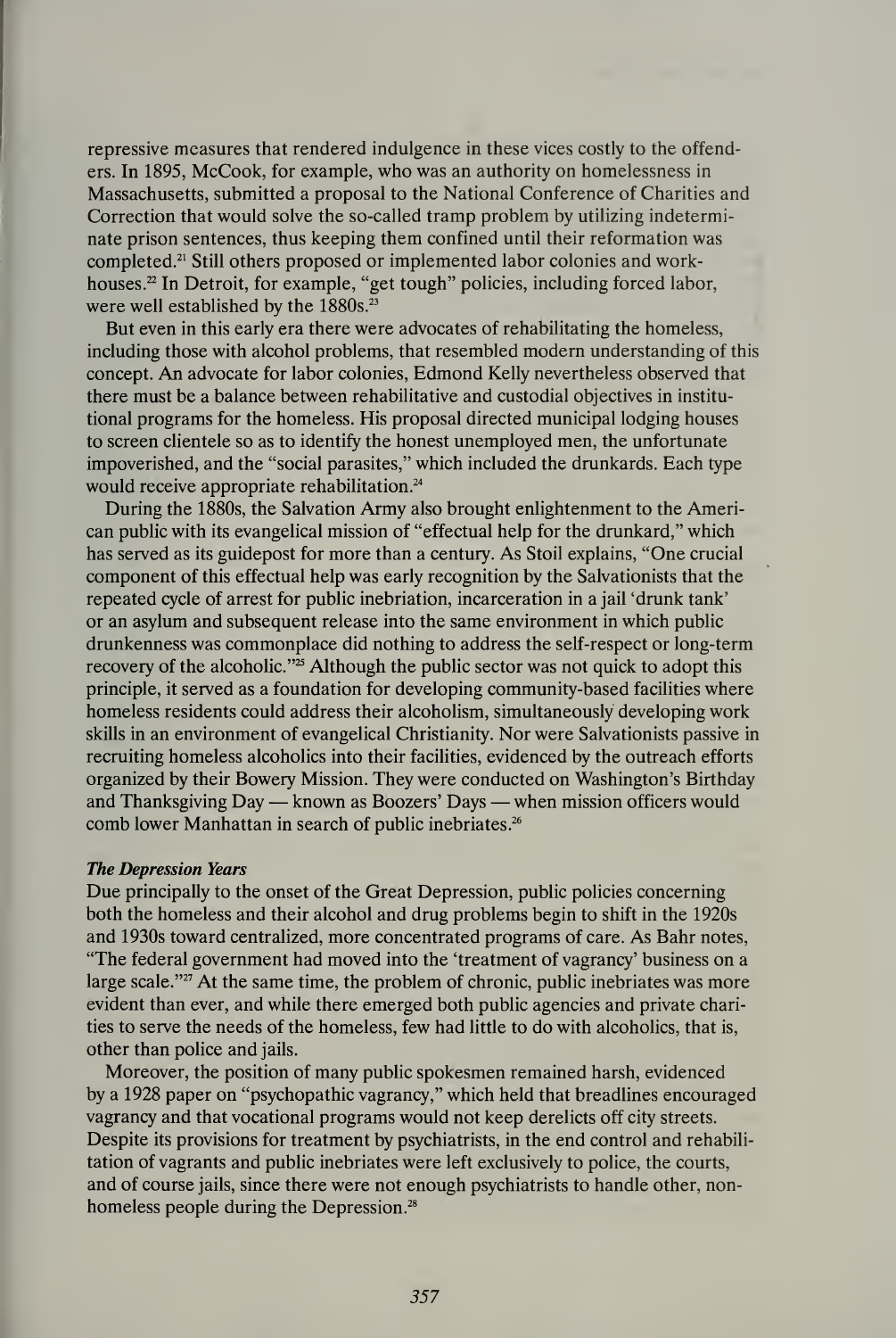Nevertheless, massive research studies and commission investigations were also hallmarks of this era. Nels Anderson, who had authored an important work in the 1920s, The Hobo, chronicled the devastating consequences of the Great Depression in his Homeless in New York City and Men on the Move, which brought him to a conclusion that a permanent class of homeless people was emerging. In Twenty Thousand Homeless Men (1936), Sutherland and Locke observed that Chicago's homeless suffered from multiproblems, including an estimated 10 percent alcoholics and as many as 20 percent afflicted with psychotic disorders. And in 1932, a report from the Illinois Relief Commission's investigation portrayed the hopelessness and despair that cut across all homeless people of that time, pointing to a need to coordinate government efforts at intervention.

Essentially the same results were reported again in 1937, this time calling for inte grated, comprehensive programs to assist all homeless, including those with alcohol and other health problems.<sup>29</sup> Collectively, these reports suggested that the public image of homeless alcoholics was gradually shifting from "morally inferior derelicts" to one that recognized them as a different type of homeless person requiring special care, even though the police and jails remained their principal caretakers in the years following.

#### Skid Row and Urban Renewal

Although enclaves of homeless people have sprung up in the form of "hobo jungles," shantytowns, and so-called Hoovervilles throughout the history of urban and rural America, skid row in particular has come to personify the public's image of homeless people and their lifestyles. Its emergence in American cities began in the latter decades of the 1800s, and by the end of the Great Depression, when homelessness reached a peak, virtually every major city had laid claim to a skid row district. In Boston, it became Dover Street; in Chicago it was West Madison Street; in Minneapolis, the Lower Loop; and in New York it was, of course, the famed Bowery. Smaller cities, too — Providence, Richmond, Rochester, Toledo, Sacra mento, Spokane — developed skid row districts.

Skid row gets its name not from the cities that have made it infamous, but from Seattle, where it is more commonly called skid road. While its name connotes the downward social mobility associated with homelessness, its origin derives from the skidways used by Seattle's lumberjacks in the 1800s to slide logs to Yesler's Mill on Elliot Bay. Near these routes, but especially at Pioneer Square, saloons, rooming houses, single-room-occupancy hotels, cafeterias, and religious missions sprung up to serve loggers and other clientele. Over time this district collected large numbers of the unemployed, social misfits, and especially alcoholic derelicts.<sup>30</sup>

While the Great Depression swelled skid row populations nationwide to all-time highs, World War II brought about significant decreases, since younger, able-bodied men went off to war, leaving others to take on jobs that contributed to the war effort. Yet this population decline was short-lived, and during the economic downturn of the 1950s, skid rows became busy, albeit problematic neighborhoods. In fact, most skid rows had become rampant with blight, failed businesses, decrepit, often unoccupied buildings, due to years of neglect and poor city services.

It is no wonder, therefore, that the 1950s helped to focus attention on urban renewal that could enhance the quality of land use. It offered opportunities to increase tax revenues, to reduce if not eliminate nuisance crimes typifying most skid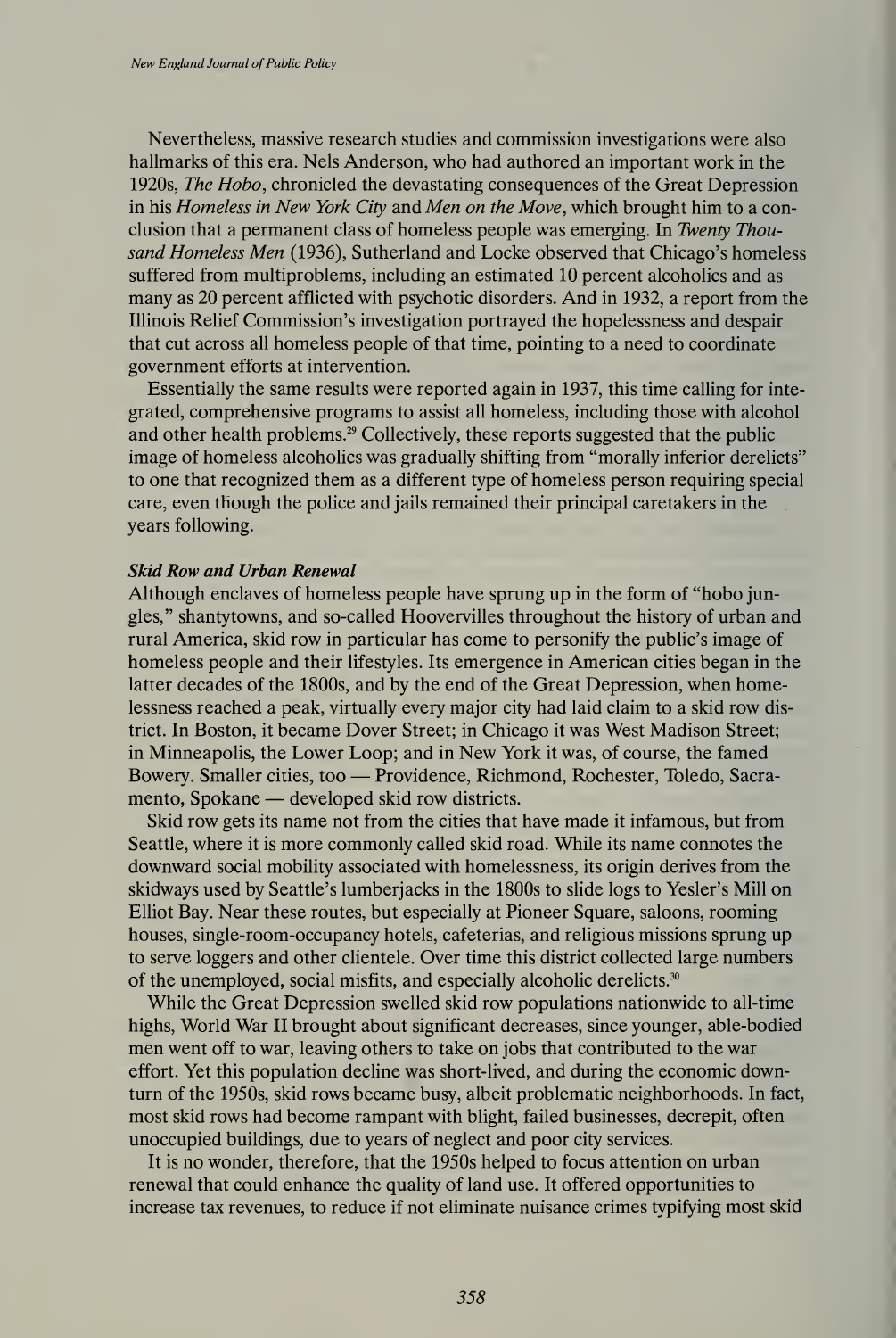row neighborhoods, to upgrade the city's image, and especially to attract the middle class back to the city. <sup>31</sup> But in order to implement urban renewal policies, something had to be done with the homeless people who lived on skid row.

To "solve" this problem, throughout the 1950s and 1960s, many cities enlisted the help of survey researchers, most of them sociologists who had long been attracted to issues on poverty and inner-city life. In Minneapolis, a team of researchers headed by Theodore Caplow began a major study of the redevelopment area and the homeless people who lived there. Supported by a coalition of private businesses in Philadelphia, known as the Greater Philadelphia Movement, Leonard Blumberg and his associates undertook a study of some 2,200 homeless residents in the inner city. Commissioned by the city of Chicago, Donald Bogue undertook a massive study of Chicago's skid row districts, giving special attention to the implications of these data for relocating homeless residents in suitable housing. Detroit, too, undertook a similar endeavor, which was headed by H. Warren Dunham. And in the mid-1960s, federal funds from the National Institute of Mental Health supported a major study of New York's homeless men with Theodore Caplow as principal investigator and Howard Bahr as project director. Later in the 1960s, Bahr and Garrett undertook still another NIMH-funded study on homelessness in New York, this time focusing on homeless women. Known as the Urban Disaffiliation Project, it was the first major study of homeless women.

In all these projects, investigators gave special attention to the problem of sub stance abuse among the homeless, each reporting similar prevalence rates for skid row men. While they were not the first to study homeless alcohol and drug abusers, the comprehensive scope of these studies generated large amounts of quantitative, even qualitative data that could be infused rapidly into research literature on sub stance abuse and other disciplines. Despite their applied research approach, these studies represent substantial pieces of scholarship that provided comprehensive, detailed information about the homeless and their substance-abuse problems. Moreover, because most of these studies were commissioned or funded by city, state, or federal government sources for specific purposes, their findings helped to inform their immediate audience comprised of policymakers, government administrators, and professional personnel about the alcohol and drug problems of homeless people.

Large survey studies were not the only pieces of important scholarship during the 1950s and 1960s. Ethnographic works by Peterson, Rooney, Spradley, and especially Rubington offered rich insights into the subculture of homeless alcoholics, including their experiences in jails, drunk tanks, and rescue missions, as well as on the group dynamics of "bottle gangs" and communal circumstances in bars and skid row hotels. Later Wiseman contributed a particularly significant work that explains how skid row alcoholics assign meaning to events in their repetitive cycles through the criminal justice system, spiritual missions, treatment facilities, and other institutions.<sup>32</sup>

That alcohol and drug problems of the homeless achieved higher visibility during this era is also evident by professional meetings convened around the issue. In September 1955, the first annual International Institute on the Homeless Alcoholic was convened in Detroit. Its proceedings help to document a link between research and clinical literature on alcoholism among the homeless to policymakers and public administrators. Considering the emphasis on urban renewal in the 1950s, no article is perhaps more germane than that of Arthur Stine, "Rehabilitation of the Alcoholic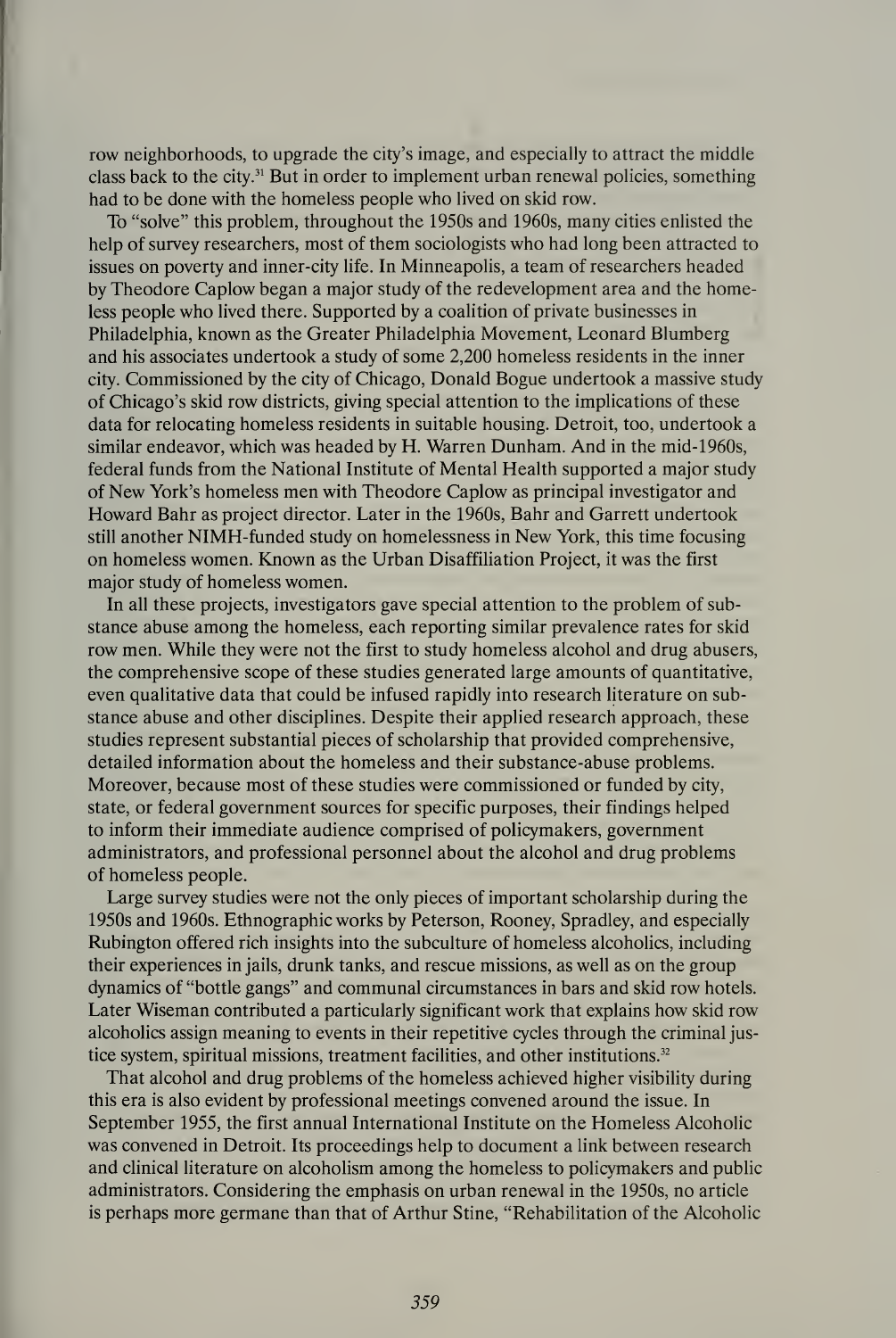and What It Means to the Taxpayer!"33 Though renamed and relocated in subsequent years, its proceedings are evidence that programmatic and treatment approaches, especially, were central concerns. Of particular note from the second conference in <sup>1956</sup> was the article written by Morris Chase — then <sup>a</sup> bureau direc tor in the New York City Department of Welfare — "The Homeless Woman Alcoholic," about his concerns that more women alcoholics could be expected to enter the ranks of the homeless.<sup>34</sup> A little more than a decade later, data collected in Bahr and Garrett's study of homeless women in New York proved that he was absolutely correct!<sup>35</sup>

#### Public Inebriates and the Police

Throughout the history of skid row, police have had a "special relationship" with homeless alcoholics! On the one side, police served as caretakers, though never in the conventional sense. During the heyday of skid row, police protected homeless people by "moving them on" so that they might avoid a "pinch" or seek safe haven from the elements at a mission, shelter, or even an abandoned building. Protecting public inebriates from victimization, especially from "jackrolling" or robbery, is still another, though rarely successful service. Even the routine police sweeps when public drunks were rounded up and jailed, known in police jargon as "preventive arrests," had its benefits during cold winter months, since it provided inebriates with a safe place to sleep off their liquor, three "square meals," and a cot!<sup>36</sup> In this respect, homeless alcoholics have enjoyed a benevolence that police have never extended to homeless drug abusers, at least in quite the same way, partly because their illicit activities more often involve felony infractions rather than the misde meanors typical of public inebriates.

On the other side, the peace-keeping role of police served <sup>a</sup> containment function, keeping skid row residents, especially public inebriates, in their place. In vir tually all skid row police precincts, unofficial police policy awarded officers wide discretion to exercise their containment role.<sup>37</sup> Curiously, as urban renewal began to achieve its development goals in the 1960s and 1970s, its success helped to disperse ecological concentrations of homeless people from skid row, thus breaking down the containment effect. This breakdown in part explains the extraordinary visibility of homeless people in most urban centers in the 1980s and 1990s.

#### Court Decisions

If there is a single hallmark in the history of scientific literature on alcohol and drug addiction, it is certainly E. M. Jellinek's classic volume, The Disease Concept of Alcoholism. Beginning in the 1940s, Jellinek's work helped set in motion the concept that alcoholism was a disease involving a configuration of social, psychological, and medical symptoms, including dreaded alcohol-related ailments such as liver disease and pancreatitis. While the disease concept has had major impact on research and clinical literature, public sentiments about alcoholism also began to change. The dramatic growth and success of Alcoholics Anonymous, which got its start in the 1930s, played a major role in changing public attitudes about the causes of alco holism and in lessening the public stigma assigned to alcoholics.

By the 1960s, however, growing public acceptance of the disease concept served as an impetus that led to important landmark court decisions concerning public inebriates and vagrancy. In Robinson v. California (1962), the U.S. Supreme Court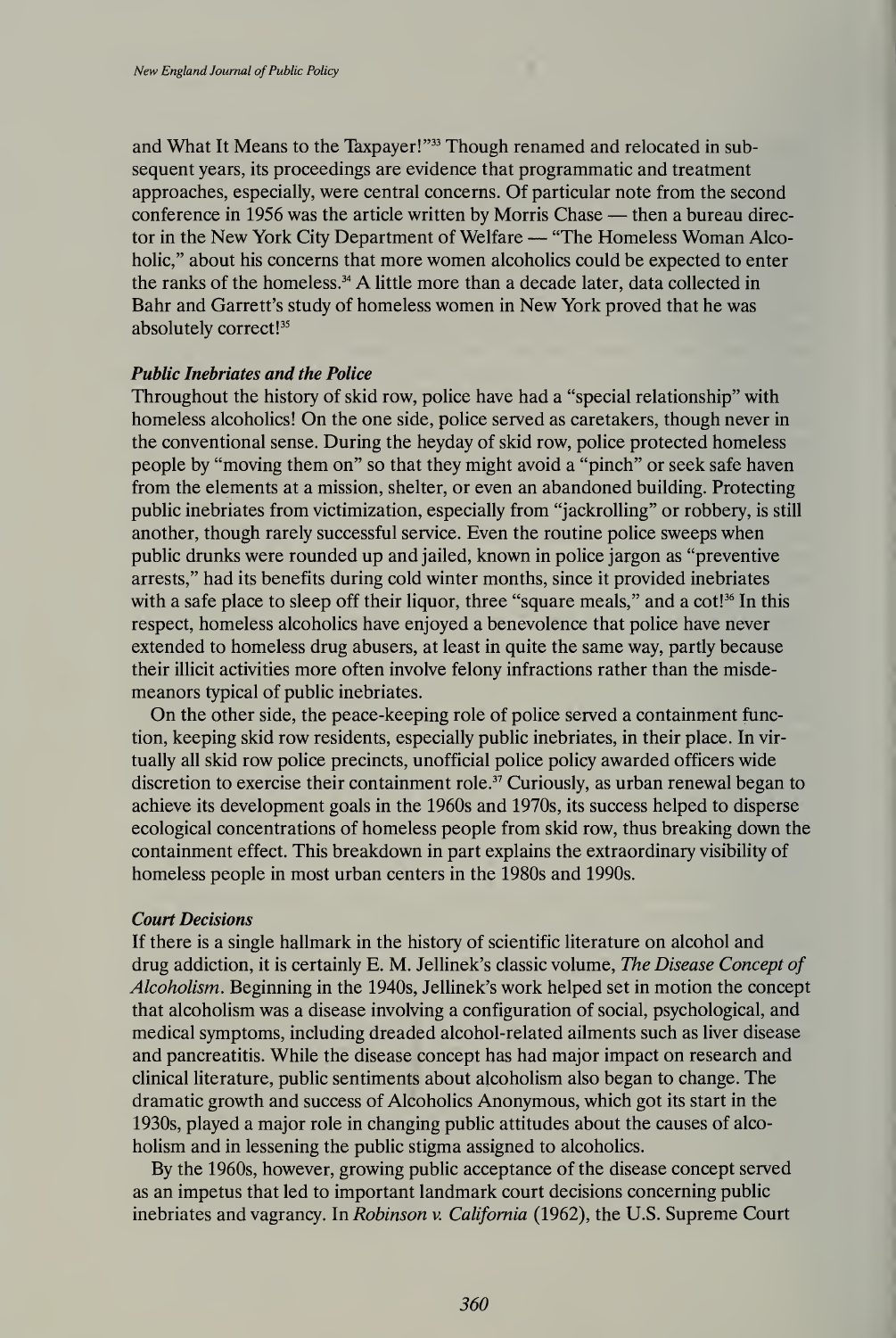ruled that drug addiction was not per se a punishable offense when the drug user was "diseased and lacked volition in regard to drug use." This enabled two important arguments to come into play: the cruel and unusual punishment doctrine contained in the Eighth Amendment and the precept that "a person cannot be punished for an involuntary act." 38

Subsequently Easter v. District of Columbia (1966) and Driver v. Hinnant (1966) ruled in favor of defendants charged with public intoxication. Although the Easter decision applied only to the District of Columbia, the Circuit Court of Appeals ruled unanimously that the disease of alcoholism is a permissible defense in cases involving public drunkenness. Since alcoholism involved a "loss of control" syndrome, Easter, who was a long-standing alcoholic, could not be held accountable for his crime. In the Hinnant decision, rendered by the U.S. Court of Appeals, Fourth Circuit, the court reasoned that Hinnant, a skid row alcoholic who had spent two thirds of his adult life in jail for vagrancy and public drunkenness, should be exempted from criminal sanctions. Although a later Supreme Court case, Powell v. Texas, specifically addressed the significance of the disease concept of alcoholism, the Court did not rule in favor of the defendant, largely because testimony on his behalf was "utterly inadequate." Nevertheless, this decision represents an important step in the evolution of legal changes concerning public drunkenness, since four of the five justices who upheld Powell's conviction agreed that since there was no known effective treatment for alcoholism and a deficiency of treatment facilities, a jail sentence outweighed the benefit of an indeterminate civil commitment for treatment.<sup>39</sup>

#### The Uniform Alcoholism Treatment Act

Ironically, while the Powell decision seemingly upheld the traditional punishment perspective on public drunkenness, the reasoning underlying the Court's ruling can be seen as writing a script that contributed to the groundwork for legislation passed by Congress in 1971. Known as the Uniform Alcoholism and Intoxication Treatment Act, this legislation defined a continuum of medical services as an alternative to criminal justice processing of drunkenness offenders, thus encouraging states to decriminalize public drunkenness laws. This act was seen as having its greatest impact in skid row districts, where homeless alcoholics had for decades clogged court dockets and overcrowded city jails at enormous cost to taxpayers. In fact, it was not uncommon for some homeless chronic alcoholics to spend more than six months a year in jails and drunk tanks, which Pittman and Gordon described as a "revolving door" phenomenon.<sup>40</sup>

Although there was widespread consensus in the professional community that treat ment was a more humane approach than criminal justice processing of drunkenness offenders, the act did not contain concrete provisions for establishing detoxification and treatment centers. As an impetus to adopt and implement the act, Congress in 1974 passed the Comprehensive Alcohol Abuse and Alcoholism Prevention, Treat ment, and Rehabilitation Act which provided federal funding to establish treatment facilities. Maryland and Massachusetts were among the first to develop this treatmentoriented model; most other states eventually adopted the act. 41

Networks of detoxification and medical units for treating public inebriates are now in place nationwide. While these have ultimately helped to unclog municipal court dockets (only to be replaced by the proliferation of drug-involved offenders in the 1980s and 1990s), another form of "revolving door" seems to have appeared.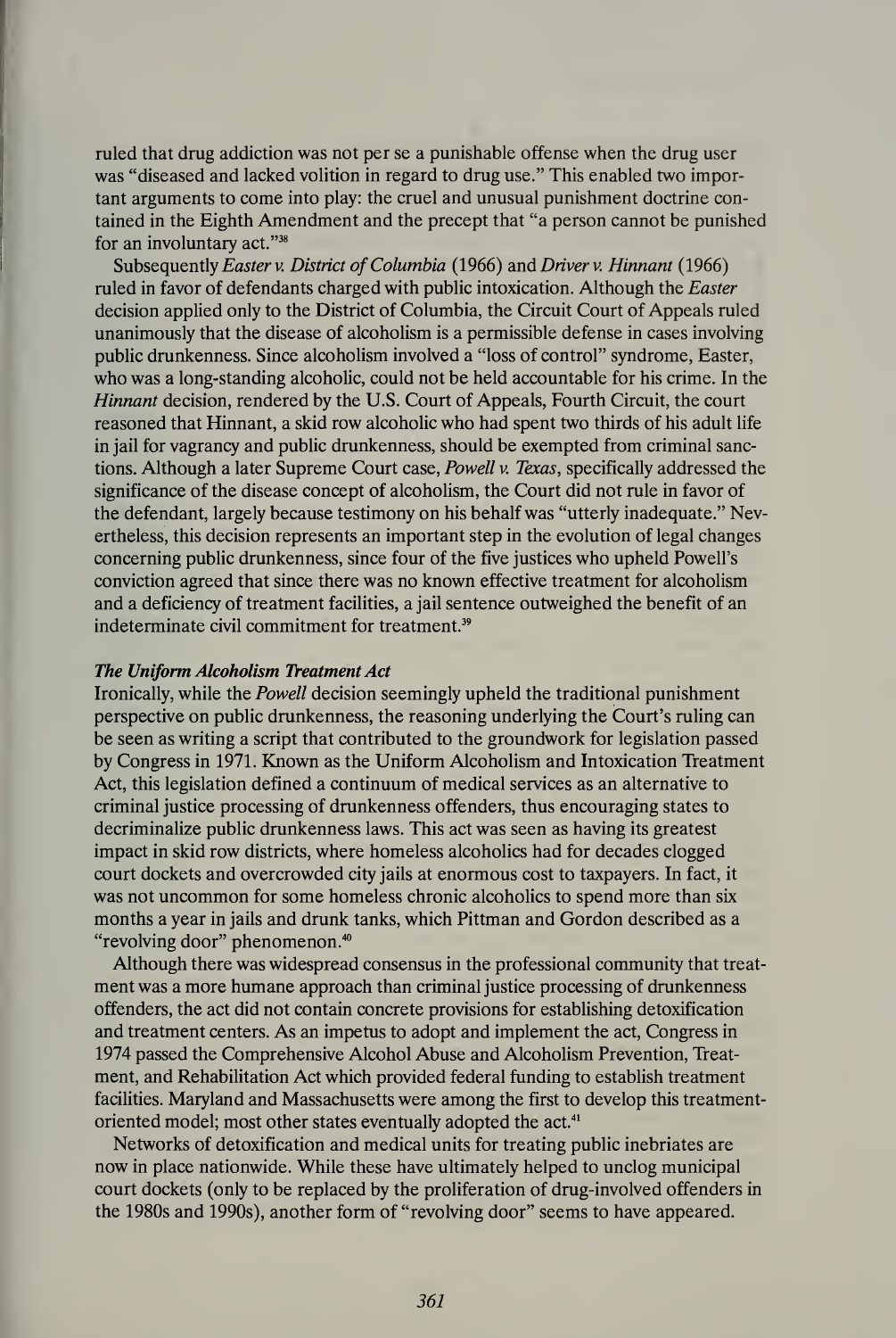Fagan and Mauss, for example, suggest that detoxification centers have created a new version of recidivism in which patients pass from one public detox unit to the next, often at heavy cost to taxpayers.<sup>42</sup> Others, too, have made similar observations. In the study of homeless women during the 1970s, for example, Garrett notes that nearly half of a sample of fifty-seven skid row women spent an average of 275 days in hospitals and medical care and residential care facilities, most in and around New York City.<sup>43</sup> Neuner and Schultz tracked forty-three chronic alcoholic recidivists from Hennepin County, Minnesota, through the treatment and criminal justice sys tems over a year-long period. Using outcomes from this sample to project costs for services to the county's estimated 425 homeless chronic alcoholics, they concluded that taxpayers should expect to foot a bill of *at least* \$10 million per annum!<sup>44</sup>

Detoxification units, however, were never intended to be the ultimate treatment for alcoholics and drug abusers. Instead, they serve as one of several intercept points that provide patients with potential avenues into long-term recovery programs, that is, once sobriety is restored. For those with adequate health care insurance to defray treatment costs, the issue is more their motivation to seek treatment than their ability to pay. However, homeless substance abusers, even when they are motivated and committed to their recovery, have far fewer options, since they rarely enjoy the privileges of medical insurance. Sustaining their recovery efforts thus involves reliance either on public treatment facilities or on the generosity of state funding to support treatment in private facilities under purchase-of-service arrangements. In periods of budget decline, a reality of the 1990s in virtually every state, funding for human and health services is often among the first to be sliced.

#### The Stewart B. McKinney Act

The crisis of homelessness has been shaped by a combination of policy factors span ning at least three decades. Urban redevelopment policies displaced thousands of homeless people from their skid row habitats. In the 1970s, for example, as many as one million SRO units were eliminated while housing prices escalated and subsidies for public housing declined. In the 1980s, income supports were eroded by both infla tion and changing policies on entitlements and welfare benefits. The Community Mental Health Act of 1963 helped to stimulate a deinstitutionalization movement that brought about a 73 percent reduction in the number of patients in state psychiatric hospitals between 1959 and 1980, <sup>a</sup> significant number of whom became homeless with no psychiatric care. <sup>45</sup> Collectively these policy changes, along with other social factors, played a major role in stimulating vast increases in the size of the homeless population during the 1980s, estimated by some to be as high as 3 million.<sup>46</sup>

In response to this crisis, Congress signed into law the Stewart B. McKinney Homeless Assistance Act on July 22, 1987. Although the act does not directly address the causes of homelessness, its purpose is to provide federal leadership in implementing comprehensive assistance programs for the nation's homeless.<sup>47</sup> Coordinating this effort is the responsibility of the Interagency Council for the Homeless. In fiscal year 1992, McKinney appropriations total \$871.6 million; \$129.9 million is appropriated for non-McKinney homeless assistance programs.

Although numerous programs were established by the McKinney Act, including those focusing on mental health, job training, adult education, emergency food and shelter, housing, and others, the Community Demonstration Grants Projects for Alcohol and Drug Abuse Treatment of Homeless Individuals specifically addressed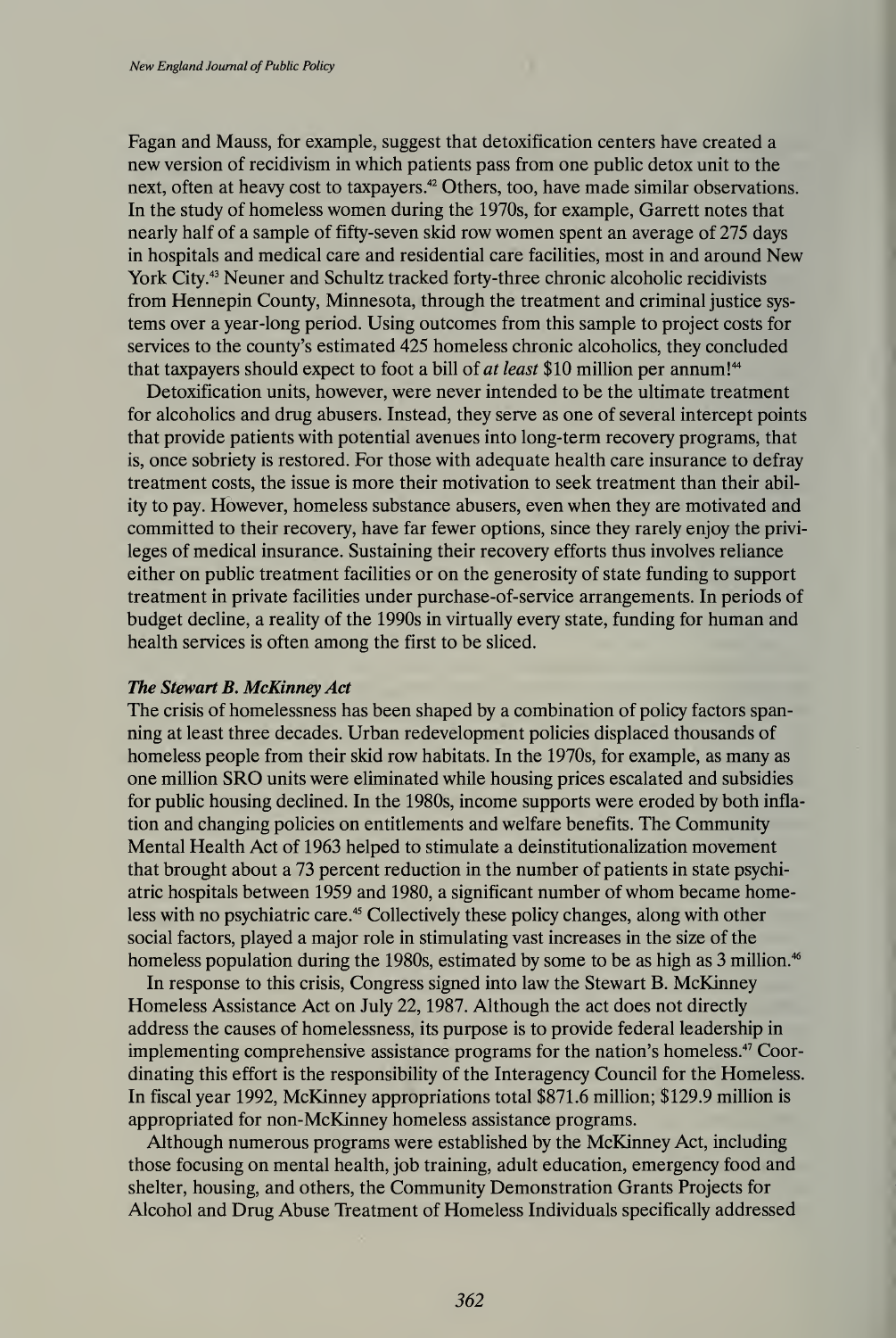the needs of homeless substance abusers. Administered by the National Institute on Alcoholism and Alcohol Abuse (NIAAA) in consultation with the National Institute on Drug Abuse (NIDA), the mission of the demonstration project was to develop and evaluate community-based approaches to treatment. Auxiliary objectives included facilitating linkages with other human service and treatment agencies, increasing access to shelter and housing, and improving the economic and qualityof-life factors for homeless people.<sup>48</sup>

In 1988, the Community Demonstration Grant Projects funded projects in nine cities: Anchorage, Boston, Los Angeles, Louisville, Minneapolis, Oakland, New York, and two in Philadelphia. Although all these projects have common components, their approaches were guided by their individual treatment philosophies and configured around circumstances of their target populations and local treatment resources. 49

Although these projects concluded in mid- 1991, detailed reports of their results are not yet available.<sup>50</sup> However, it is noteworthy that the demonstration projects allocated 25 percent of their budgets to carry out their evaluation plans. In addition, data from these projects were collected by a national evaluation team. Taken together, the Community Demonstration Grant Projects will yield comprehensive data about alcohol and drug abuse among homeless people, invaluable information about the efficacy of treatment approaches, and viable strategies for facilitating sober living environments and reintegrating recovering substance abusers in the community.

While the Community Demonstration Grant program represents an unprecedented benchmark in the history of research on homeless substance abusers, as well as in developing creative intervention approaches, fourteen new projects were funded by the NIAAA in September 1990. Under its Cooperative Agreements for Research Demonstration Projects on Alcohol and Other Drug Abuse Treatment for Homeless Persons, awards were made to cities located in all geographic regions of the United States.<sup>51</sup>

#### Housing and Sober Living

While solutions to the crisis of homelessness involve much more than generating affordable housing, the fact is that shelter is precisely what the homeless do not have. As a homeless woman in Hartford explained, "I have no shelter, no home, and no place to go!" Overall efforts to assist the homeless must therefore provide opportunities for housing.

For the homeless recovering from alcohol or drug dependency, however, locating suitable housing can be even more complicated, since sustaining sobriety often hinges on alcohol- and drug-free living environments. Historically, this need has been consistently overlooked by rehabilitation programs for homeless alcoholics and other drug abusers. As far back as 1960, for example, New York's well-regarded Camp LaGuardia offered alcoholics and other homeless men the luxuries of fresh air, exercise, work programs, three square meals, and social services. Yet with no housing opportunities to pursue after their release, more times than not these men returned to the environment most familiar to them, the Bowery, where it was next to impossible to sustain sobriety in the permissive drinking subculture. Essentially the same circumstances are true of many homeless substance abusers today, who cycle in and out of public detox centers, each time returning to the living arrangements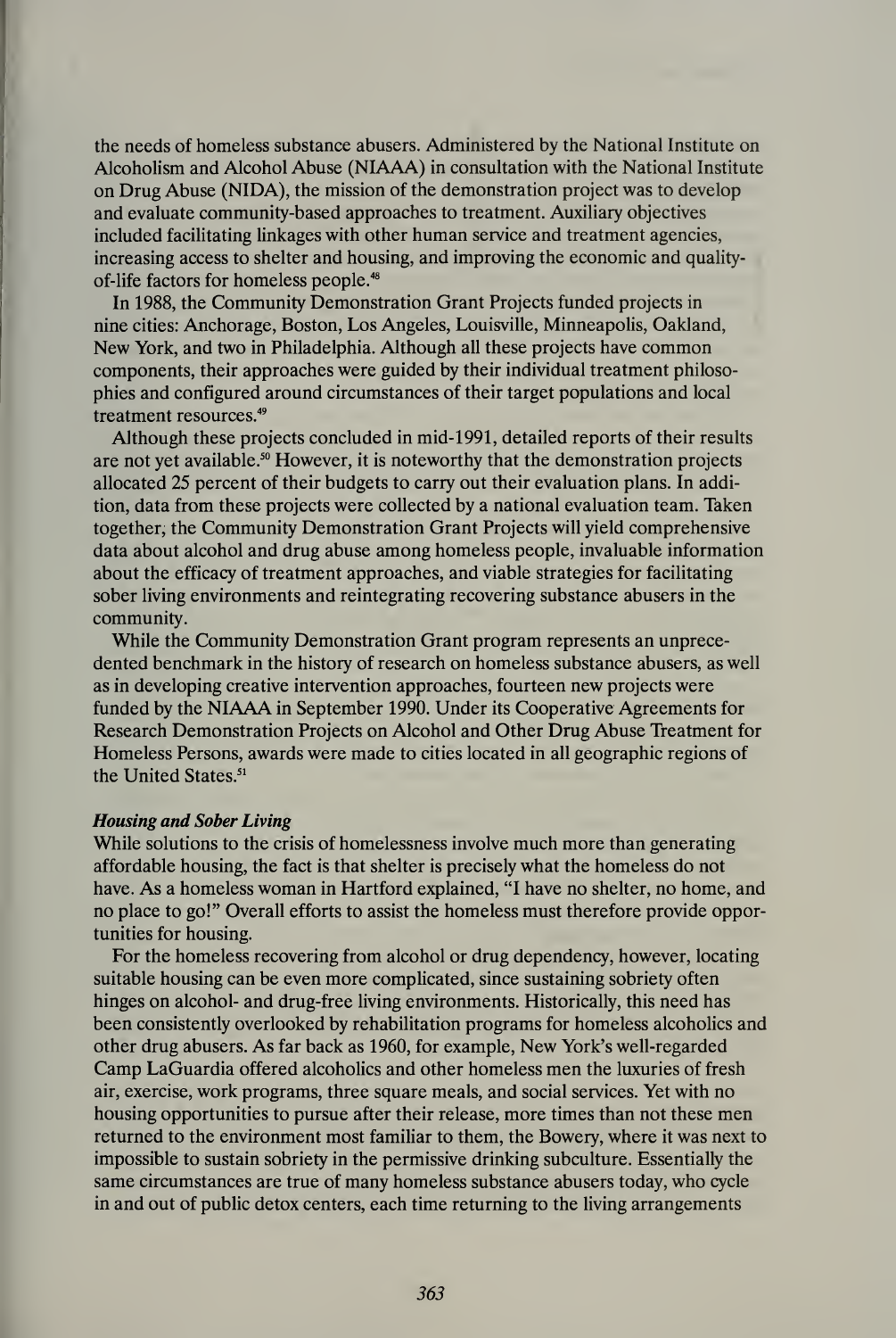that supported their alcohol or drug abuse in the first place. So alcohol- and drugfree housing plays a critical role in sustaining the recovery process and establishing sober living habits.

In his extensive work on housing issues, Wittman points out that restoring the affordable housing stock is the main focus of efforts to house homeless people. There are different types of housing opportunities: regular housing, such as single or multifamily units, duplexes, and apartment buildings; single-room-occupancy (SRO) and specialty housing; and institutional housing. Since there is "nothing special" about the first of these categories, it need only be said that single-family units are as viable for recovering substance abusers as they are for others who have been assisted out of homeless circumstances, since needed recovery services can be acquired at off-site sources. 52

SRO units are intended to house single adults and specialty housing is designed to accommodate groups with special needs, such as recovering substance abusers or those who suffer from psychiatric disorders. Both types of housing achieve their effi ciency through shared facilities. In recent years, renovated SRO hotels have become an important, low-cost housing source that can be ideally suited to the needs of those in recovery. For example, San Francisco's Arlington Hotel is one of ten SRO hotels established by the Mayor's Task Force on Public Inebriates. Operating under an alcohol/drug management policy, the Arlington Hotel serves as an "island of sobriety" for men and women in recovery. In addition, SRO hotels and special housing in the form of <sup>a</sup> "boardinghouse" operate according to policies similar to SRO alcohol/drug-free facilities. These boardinghouses are often reconfigured from single-family houses so they can accommodate residents in communal living.<sup>53</sup>

Although relatively few recovering alcohol/drug abusers require institutional housing like hospitals and nursing homes, these types of facilities offer housing options that provide relatively comprehensive care. They are part of the continuum of housing options that can benefit a small percentage of homeless substance abusers requiring supervision and domiciliary care. 54

One of the most promising programs for generating alcohol/drug-free housing is the Oxford House model. The operation of Oxford House, founded in 1975 by resi dents of a halfway house, is guided by democratic decision making and several straightforward, commonsense rules that must be followed by its tenants, all of whom are recovering substance abusers. Self-supported and self-managed by their current residents, more than <sup>250</sup> Oxford Houses are now in operation nationwide. A 1988 provision in the Omnibus Drug Act required states to develop a revolving fund for making loans to qualified applicants seeking to establish Oxford Houses.<sup>55</sup> In sum, while the Oxford House model may not be the singular solution to meeting the housing requirements of recovering substance abusers, policymakers must respect the importance of alcohol/drug-free living environments to sustaining sobriety and the recovery process.

This chronicle of literature about homelessness and alcohol and drug abuse offers only highlights of some of the more important benchmarks in this research tradition. Nevertheless, it is clear that the evolution of these researches interacts with policymaking concerning homelessness and substance abuse. This is particularly true beginning in the 1950s, when large survey studies were sponsored by agencies which sought answers to questions and problems that would guide their policymaking. The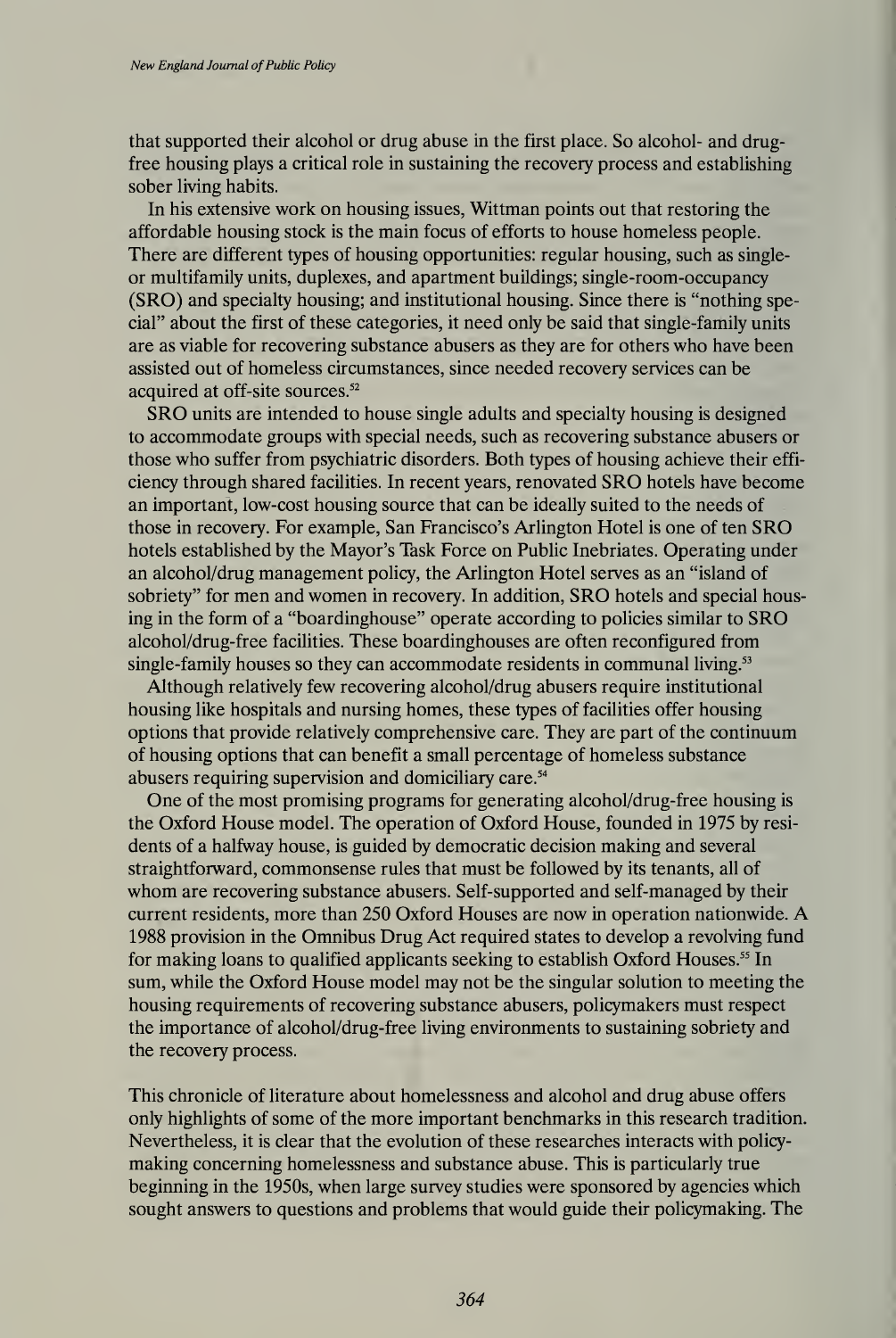NIAAA/NIDA Community Demonstration Grant Projects, however, hold unusual promise of yielding valuable information about the efficacy of intervention and treatment approaches, viable options for sustaining long-term recovery, even strate gies for stimulating the housing stock. And because the Community Demonstration Projects include extensive evaluation plans enabling them to document implementation procedures and assess treatment outcomes, it should be possible to replicate approaches identified as successful in comparable agencies serving homeless alcohol and drug abusers. If so, the Community Demonstration program will have written the single most important chapter in this research tradition on homelessness and substance abuse.  $\delta$ 

#### **Notes**

- 1. Selected segments of this manuscript are an elaboration of materials from an earlier work: Gerald R. Garrett,"'Alcohol Problems and Homelessness: History and Research," Contemporary Drug Problems 16, no. 3 (Fall 1989): 301-32. For an expanded discussion of many of the points covered, see Russell K. Schutt and Gerald R. Garrett, Responding to the Homeless: Policy and Practice (New York: Plenum Publishers, 1992), chap. 5, 6; and Gerald R. Garrett and Russell K. Schutt, Working with the Homeless, 3d ed. (Boston: Center for Communications Media, 1990).
- 2. Jim Baumohl, "Alcohol, Homelessness, and Public Policy: Editor's Introduction," Contemporary Drug Problems 16, no. 3 (Fall 1989): 281. Baumohl notes that "whiskey bummers" functioned as a crude "social diagnosis" to distinguish alcoholic tramps from the more reputable unemployed who upheld personal virtues while down on their luck. See Baumohl's brief yet informative discussion on 282-83.
- 3. See Howard M. Bahr, Skid Row: An Introduction to Disaffiliation (New York: Oxford University Press, 1973), 58-61. Despite countless acts of charity and dozens of new state and federal programs aimed at helping the nation's homeless in the past decade, such newspaper accounts are in fact appearing again in the 1990s. During the 1991 World Series, for example, newspaper accounts document that Atlanta's police quietly swept away the homeless from city streets, especially unsightly and bothersome alcoholic derelicts. Newspaper accounts indicate that in San Francisco, former police chief Frank Jordan made his "get tough on the homeless" approach a campaign issue in the 1991 mayoral election. Newspapers such as USA Today, the New York Times, Boston Globe, and the Seattle Post-Intelligencer report that the "streets are meaner" for the homeless. See, for example, Andrea Stone, "For Homeless, Streets Are Meaner," USA Today (November 25, 1991), 3-A. See also note 5.
- 4. U.S. Conference of Mayors, Report on Homelessness (Washington, D.C., 1991).
- 5. Seattle is a good case in point. Long tired of countless homeless beggars in the downtown shopping district, merchants have taken to posting signs that inform shoppers that panhandling supports substance abuse, advising them to give instead to their favorite charities. As a merchant who owns <sup>a</sup> gift shop near Pioneer Square explained to me, "These street homeless are aggressive, they come after you. This is not 'Buddy, can ya spare me <sup>a</sup> dime?' — This is 'Gimme your change!' And if you don't, be prepared for insults or worse!" Because of assaults on pedestrians by homeless panhandlers, Seattle's police vigorously enforce "open container and public consumption" ordinances, particularly in Pioneer Square — ironically the district from which "skid road" derives its name.

Yet Seattle is not alone in expressing its public frustration over the legions of street homeless. During the latter years of Mayor Edward Koch's administration in New York, the mayor himself publicly urged New Yorkers to give to charities for the homeless, but not to panhandlers, which he and others felt supported substance abuse. In Atlanta, Denver, and Detroit, city ordinances intended to curb aggressive begging and "open-air sleeping" have been pro posed or passed. Police in Santa Monica, California, which has attracted thousands of home-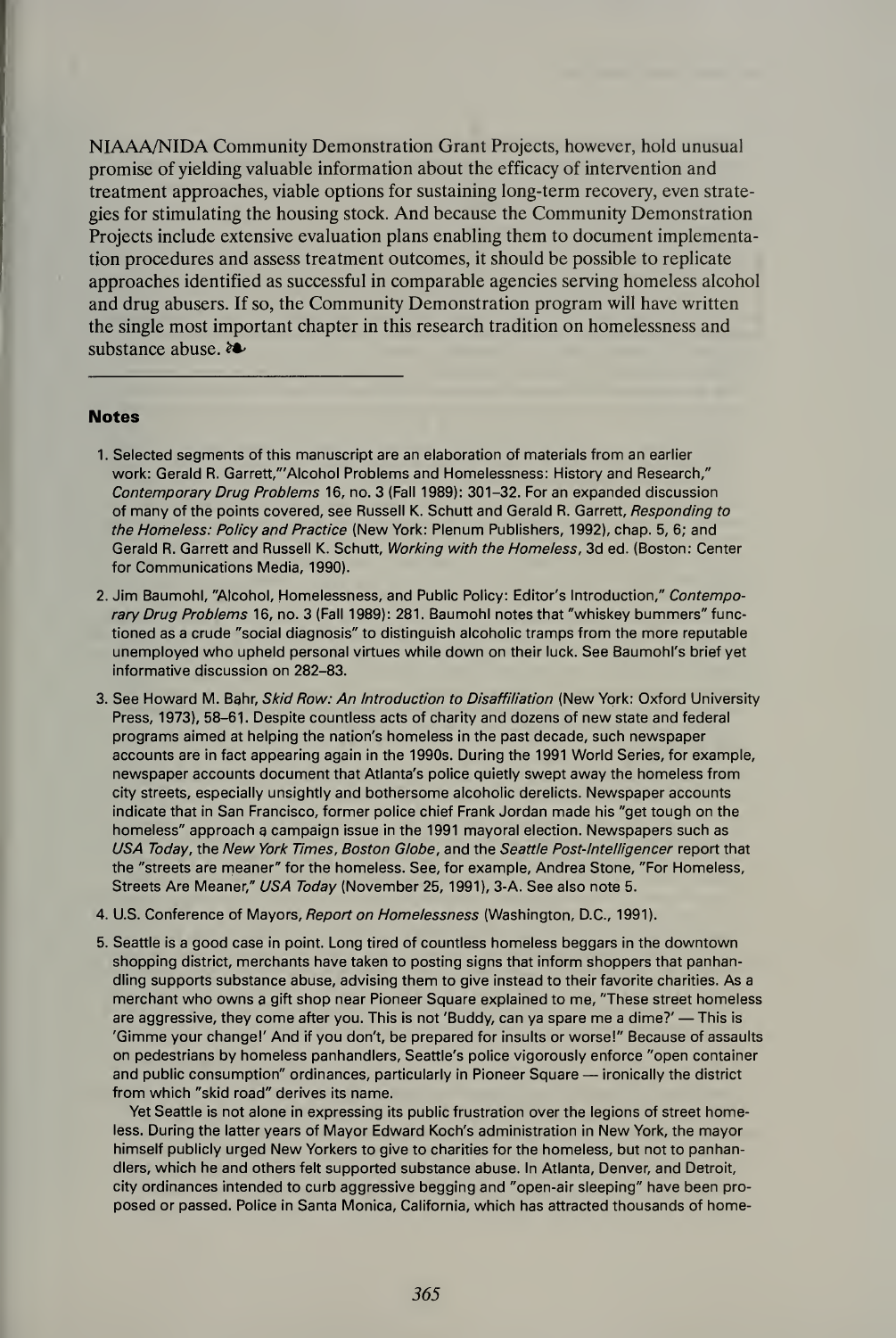less people to its oceanside park, now enforce <sup>a</sup> ban on sleeping in the park from midnight to dawn. And inrecent years, Los Angeles, Detroit, and New York have closed or bulldozed shantytowns. Still other communities and their local merchants have gone so far as to offer bus tickets for the homeless to leave town!

- 6. Garrett, "Alcohol Problems and Homelessness," 302-3.
- 7. For <sup>a</sup> comprehensive review of scientific literature on alcohol and drug abuse among homeless people, see ibid.; Russell K. Schutt and Gerald R. Garrett, "The Homeless Alcoholic: Past and Present," in Homelessness: The National Perspective, edited by Marjorie J. Robertson and Milton Greenblatt (New York: Plenum Publishers, 1992); Dennis McCarty, Milton Argeriou, Robert B. Heubner, and Barbara Lubran, "Alcoholism, Drug Abuse and the Homeless," American Psychologist 46, no. 11 (November 1991): 1139-48; M. Susan Ridgely, Caroline T. McNeill, and Howard H. Goldman, Alcohol and Other Drug Abuse Among Homeless Individuals: An Annotated Bibliography (Rockville, Md.: National Institute on Alcohol Abuse and Alcoholism, 1988); Louisa Stark, "A Century of Alcohol and Homelessness: Demographics and Stereotypes," Alcohol, Health and Research World 11, no. 3 (Spring 1987): 8-13; U.S. Department of Housing and Urban Development, Publications Relating to Homelessness: A Working Bibliography (Washington, D.C.: Office of Policy Development and Research, 1989). See also Howard M. Bahr, Disaffiliated Man: Essays and Bibliography on Homelessness (Toronto: University of Toronto Press, 1970); V. Mulkern and R. Spence, Alcohol Abuse/Alcoholism among Homeless Persons: A Review of the Literature, Final Report to NIAAA (Rockville, Md.: National Institute on Alcohol Abuse and Alcoholism, 1984); Friedner Wittman, ed., The Homeless with Alcohol-related Problems: Proceedings of the NIAAA Meeting to Provide Research Recommendations (Rockville, Md.: National Institute on Alcohol Abuse and Alcoholism, 1985); Jim Baumohl, ed., The Homeless with Alcohol Problems (Rockville, Md.: National Institute on Alcohol Abuse and Alcoholism, 1986); NIAAA, Homelessness, Alcohol and Other Drug Abuse (Rockville, Md.: National Institute on Alcohol Abuse and Alcoholism/University of California, San Diego, Program on Alcohol Issues, 1988). At least three professional journals in recent years have devoted thematic editions exclusively to alcohol, drug abuse, and homelessness: Alcohol, Health and Research World 11, no. 3 (Spring 1987); Contemporary Drug Problems 16, no. 3 (Fall 1989); Alcoholism Treatment Quarterly 7, no. 1 (1990). A thematic edition on alcohol and homelessness by the Journal of Studies on Alcohol is in the planning stages.
- 8. Howard M. Bahr, "Introduction," in Homelessness in the United States: State Surveys, vol. 1, edited by Jamshid Momeni (Westport, Conn.: Greenwood Press), xx.
- 9. J. J. McCook, "A Tramp Census and Its Revelations," Forum 15 (1983): 753-66; B. Marsh, "Causes of Vagrancy and Methods of Eradication," Annals of American Academy of Political and Social Sciences 67 (1904): 2445-56; H. Cook, Report of the Secretary of the Municipal Lodging House for October, 1910 (New York: New York Charity Organization Society, 1910); Nels Anderson, The Hobo (Chicago: University of Chicago Press, 1923); E. Hoffer, The Ordeal of Change (New York: Harper & Row, 1964); Robert Straus, "Alcohol and the Homeless Man," Quarterly Journal of Studies on Alcohol 7 (1946): 360–404; A. W. Stearns and A. D. Ullman, "One Thousand Unsuccessful Careers," American Journal of Psychiatry 105 (1949): 801-10; Theodore M. Caplow, Keith Lovald, and Samuel A. Wallace, General Report on the Problem of Relocating the Population of the Lower Loop Redevelopment Area (Minneapolis: Housing and Redevelopment Authority, 1958); Donald J. Bogue, Skid Row in American Cities (Chicago: Community and Family Study Center, University of Chicago, 1963).
- 10. D. Roth and J. Bean, "Alcohol Problems and Homelessness," Alcohol, Health and Research World 10, no. 2 (Winter 1985/86): 14-15; New York State Department of Social Services, Homelessness in New York State: A Report to the Governor and Legislature (Albany: State of New York, 1984); R. Ropers and M. Robertson, The Inner-city Homeless in Los Angeles: An Empirical Assessment (Los Angeles: Los Angeles Basic Shelter Project, 1984); J. Wynne, Homeless Women in San Diego: A New Perspective on Poverty and Despair in America's Finest City (San Diego: County of San Diego, Department of Health Services, Alcohol Pro gram, 1984); Multnomah County Social Services Division, The Homeless Poor (Portland, Oreg.: Division of Social Services, 1984); G. R. Garrett and R. K. Schutt, "Homelessness in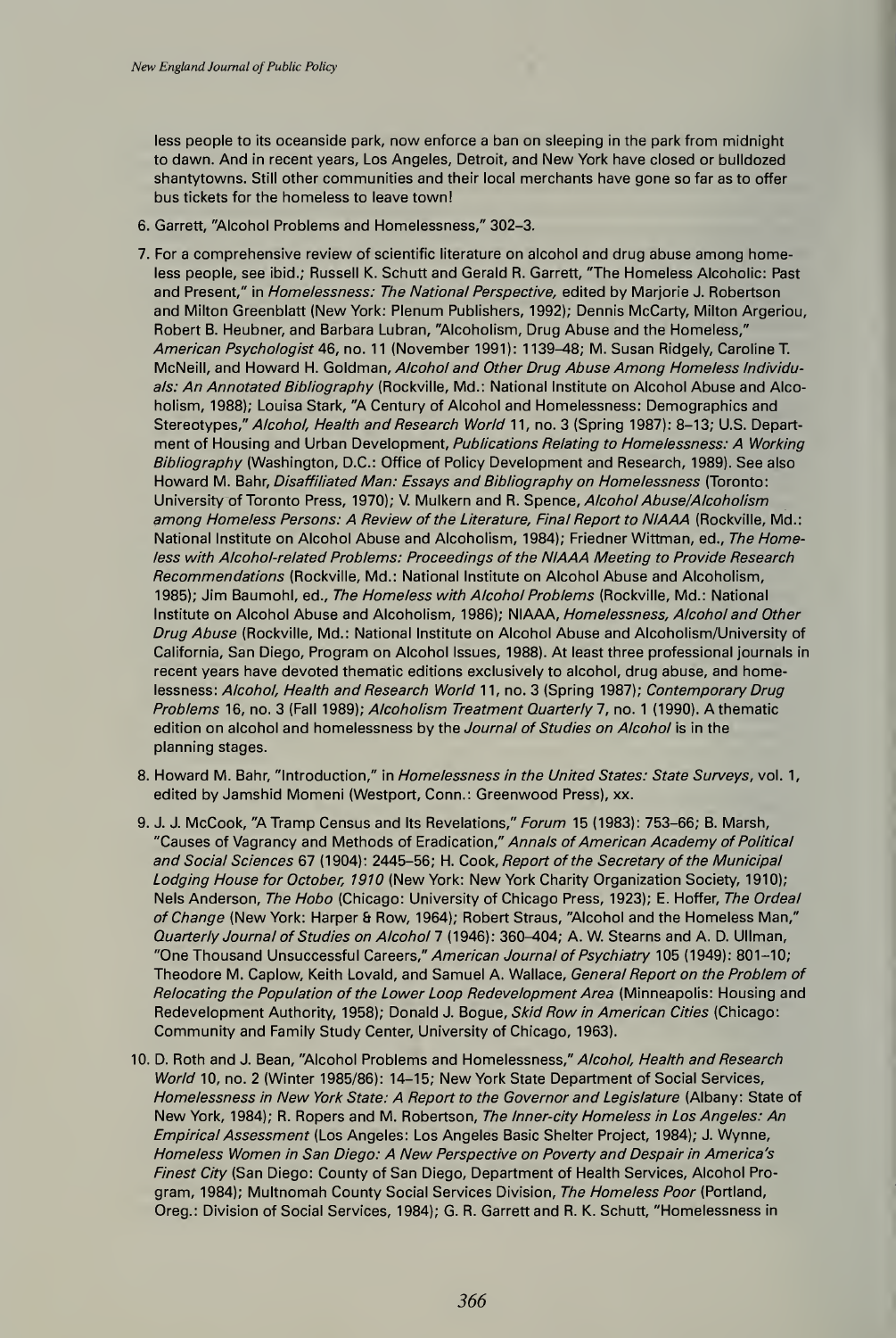Massachusetts: Description and Analysis," in Homelessness in the United States, 79-90; Massachusetts Association for Mental Health, Homelessness: Organizing a Community Response (Boston, 1983).

- 11. Pamela J. Fischer, "Estimating the Prevalence of Alcohol, Drug and Mental Health Problems in the Contemporary Homeless Population: A Review of the Literature," Contemporary Drug Problems 12, no. 3 (Fall 1989): 333-89. See also Pamela J.Fischer and William R. Breakey, "The Epidemiology of Alcohol, Drug, and Mental Health Disorders Among Homeless Per sons," American Psychologist 46, no. 11 (November 1990): 1115-28.
- 12. Garrett and Bahr analyzed data gathered on drinking behavior from several samples of homeless men and women in New York City. Although their overall results show that women may be more "truthful" in reporting their drinking than men, they also suggest that "sophisticated" quantitative measures of drinking may not be better than simple, straightforward self-reports, or at least they do not yield substantially different results. See G. R. Garrett and H. M. Bahr, "A Comparison of Self-report vs. Quantity-frequency Classifications of Drinking," Quarterly Journal of Studies on Alcohol 35 (December 1974): 1294-1306.
- 13. Norweeta Milburn, "Drug Abuse Among the Homeless," in Homelessness in the United States: Issues and Data, vol. 2 (Westport, Conn.: Greenwood Press, 1990).
- 14. Fischer, "Estimating the Prevalence of Alcohol, Drug and Mental Health Problems."
- 15. J. Wright and E. Weber, Homelessness and Health (New York: McGraw-Hill, 1987).
- 16. Fischer, "Estimating the Prevalence of Alcohol, Drug and Mental Health Problems."
- 17. Fischer and Breakey, "The Epidemiology of Alcohol, Drug, and Mental Disorders," <sup>1</sup> 115-16.
- 18. Ibid.; Milburn, "Drug Abuse Among the Homeless"; Institute of Medicine, Homelessness, Health, and Human Needs (Washington, D.C.: National Academy of Medicine, 1988); Schutt and Garrett, "Homelessness in Massachusetts"; Wright and Weber, Homelessness and Health; McCarty et al., "Alcoholism, Drug Abuse and the Homeless"; Fischer, "Estimating the Prevalence of Alcohol and Drug Disorders"; Paul Koegel and A. Burnham, 'Traditional and Nontraditional Homeless Alcoholics," Alcohol, Health and Research World 11 (Spring 1987): 28-34.
- 19. Wright and Weber, Homelessness and Health; Koegel and Burnham, "Traditional and Nontraditional Homeless Alcoholics"; Schutt and Garrett "Homelessness in Massachusetts"; Fischer and Breakey, "The Epidemiology of Alcohol, Drug, and Mental Health Disorders."
- 20. See note 9.
- 21. Bahr, Skid Row, 222-25.
- 22. Garrett, "Alcohol Problems and Homelessness"; Stearns and Ullman, "One Thousand Unsuccessful Careers"; Bahr, Skid Row, chap. 7.
- 23. Bahr, Skid Row, 224.
- 24. Ibid.
- 25. Michael Stoil, "Salvation and Sobriety," Alcohol, Health and Research World 11, no. 3 (Spring 1987): 14
- 26. Ibid.
- 27. Bahr, Skid Row, 224-25.
- 28. Ibid., 225-26.
- 29. Nels Anderson, The Hobo (Chicago: University of Chicago Press, 1923), Homeless in New York City (New York: Board of Charity, 1934), and Men on the Move (Chicago: University of Chicago Press, 1940); Edwin Sutherland and Harvey Locke, Twenty Thousand Homeless Men (Chicago: J. B. Lippincott, 1936); Illinois Relief Commission, Men in the Crucible (Chicago, 1932); Glenn Johnson, Relief and Health Problems of Selected Group of Non-family Men (Chicago: University of Chicago Press, 1937).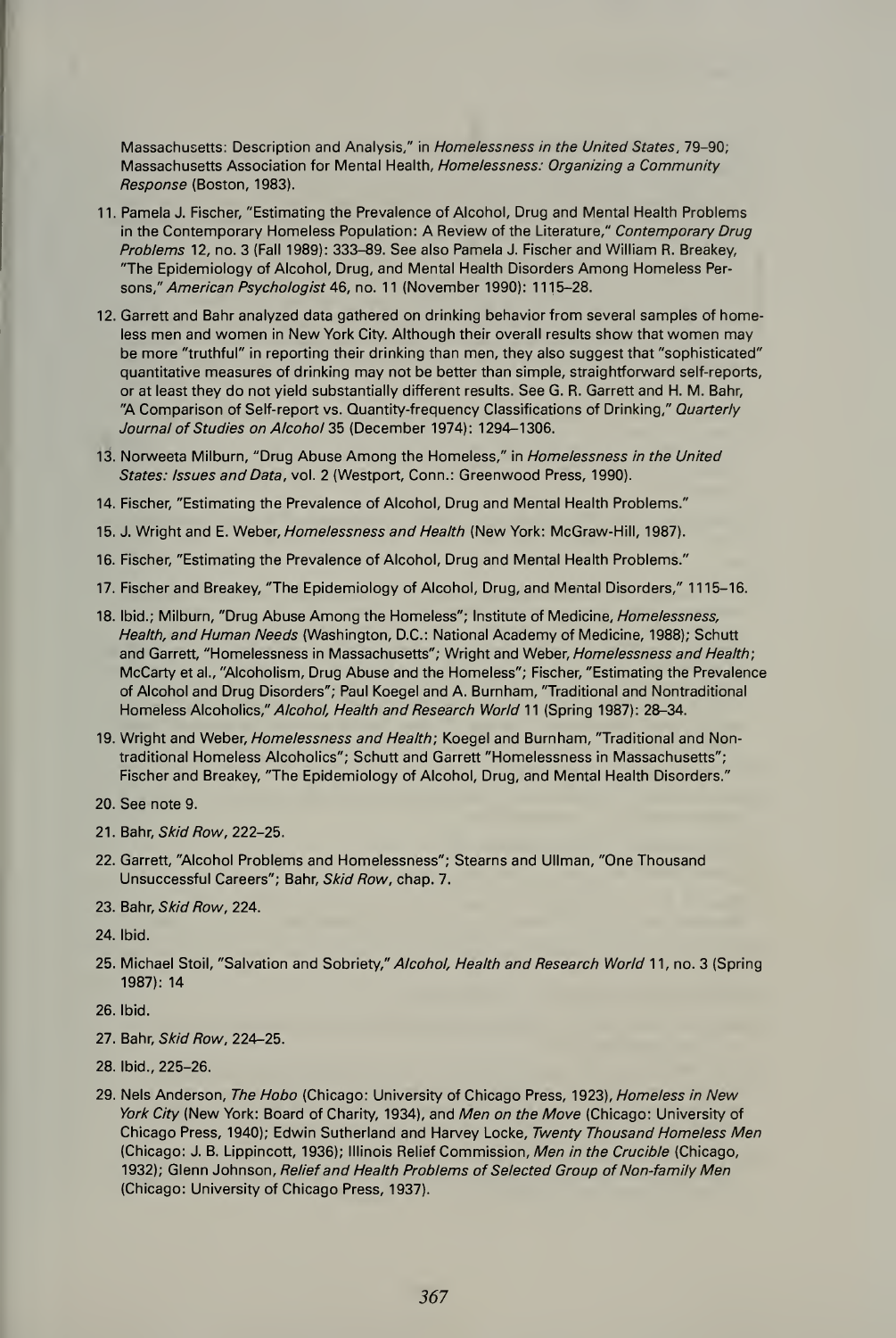30. Garrett, "Alcohol Problems and Homelessness."

31. Ibid.

- 32. James Rooney, "Group Processes Among Skid Row Winos," Quarterly Journal of Studies on Alcohol 22 (1961): 444-60; James Spradley, You Owe Yourself a Drunk (Boston: Little Brown, 1970); Earl Rubington, "The Bottle Gang," Quarterly Journal of Studies on Alcohol 29 (1968): 943-55; Jacqueline P. Wiseman, Stations of the Lost (Englewood Cliffs, N.J.: Prentice-Hall, 1970).
- 33. The Homeless Alcoholic: Proceedings of the First Annual International Institute on the Homeless Alcoholic (Detroit: Detroit Mayor's Rehabilitation Committee on "Skid Row" Problems and the Michigan State Board on Alcoholism, September 1955).
- 34. Proceedings of the Institute of the Skid Row Alcoholic (New York: National Committee on Alcoholism, March 1956).
- 35. Howard M. Bahr and Gerald R. Garrett, Disaffiliation Among Urban Women (New York: Columbia University, Bureau of Applied Social Research, 1972); Gerald R. Garrett and Howard M. Bahr, "Women on Skid Row," Quarterly Journal of Studies on Alcohol 34 (December 1973): 1228-43; Howard M. Bahr and Gerald R. Garrett, Women Alone (Lexington, Mass.: Lexington Books, 1976).
- 36. Egon Bittner, "The Police on Skid Row: A Study of Peace Keeping," American Sociological Review 32 (October 1967): 699-715.
- 37. Ibid.
- 38. For a superior summary and analysis of major court cases concerning public intoxication during this period, see N. Kurtz and M. Regier, "The Uniform Alcoholism and Intoxication Treatment Act," Quarterly Journal of Studies on Alcohol 36 (1975): 1421-41. During the Johnson administration, the President's Commission on Law Enforcement and Administration of Justice was established as a task force to look into issues concerning crime, delinquency, corrections, and drunkenness. See Task Force Report: Drunkenness (Washington, D.C.: U.S. Government Printing Office, 1967); Richard J. Driver, "The United States Supreme Court and the Chronic Drunkenness Offender," Quarterly Journal of Studies on Alcohol 30 (March 1969): 242.
- 39. Kurtz and Regier, "Uniform Alcoholism Act."
- 40. David Pittman and C. Wayne Gordon, The Revolving Door: A Study of the Chronic Police Case Inebriate (Glencoe, III.: Free Press, 1958).
- 41. Kurtz and Regier, "Uniform Alcoholism Act."
- 42. Garrett, "Alcohol Problems and Homelessness."
- 43. Gerald R. Garrett, "Drinking on Skid Row: The Case of the Homeless Woman." Presented at the annual meetings of the American Sociological Association, New York, August 1973.
- 44. R. Neuner and D. Schultz, Borrow Me a Quarter (Anoka: Minnesota Institute of Public Health, 1986).
- 45. Schutt and Garrett, Responding to Homelessness, 3-9.
- 46. Anna Kondratas, "Ending Homelessness: Policy Challenges," American Psychologist 46, no. 11 (November 1991): 1226.
- 47. For further information about the McKinney Act, see Garrett and Schutt, Working with the Homeless, chap. 7. For an analytical discussion of this act, see Kondratas, "Ending Homelessness," 1226-31, and Maria Foscarinis, "The Politics of Homelessness: A Call to Action," American Psychologist 45, no. 11 (November 1991): 1232-38.
- 48. Gerald R. Garrett sand Robert B. Heubner, "Alcohol, Drugs and the Crisis of Homelessness: Challenge to the Criminal Justice System." Presented at the annual meetings of the Academy of Criminal Justice Sciences, Washington, D.C., March 1989.